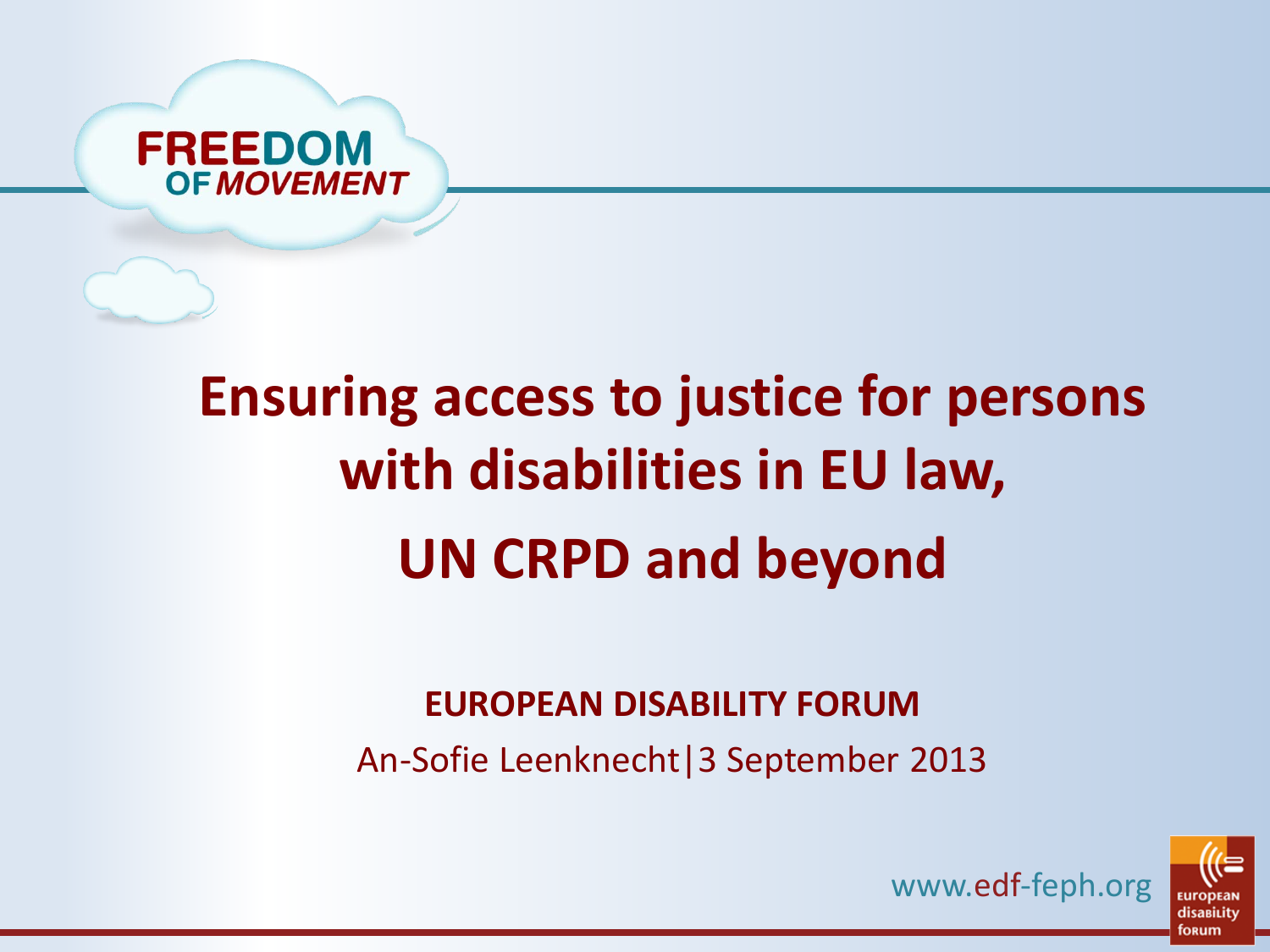#### **EDF - the European organisation of persons with disabilities**

- 80 million persons with disabilities in Europe
- Organisation representing persons with disabilities
- Umbrella organisation with national platforms and European federations
- Diversity of persons with disabilities

**FREEDOM** 

**OF MOVEMENT** 

• Promotes the human rights end interests of persons with disabilities at EU & international level

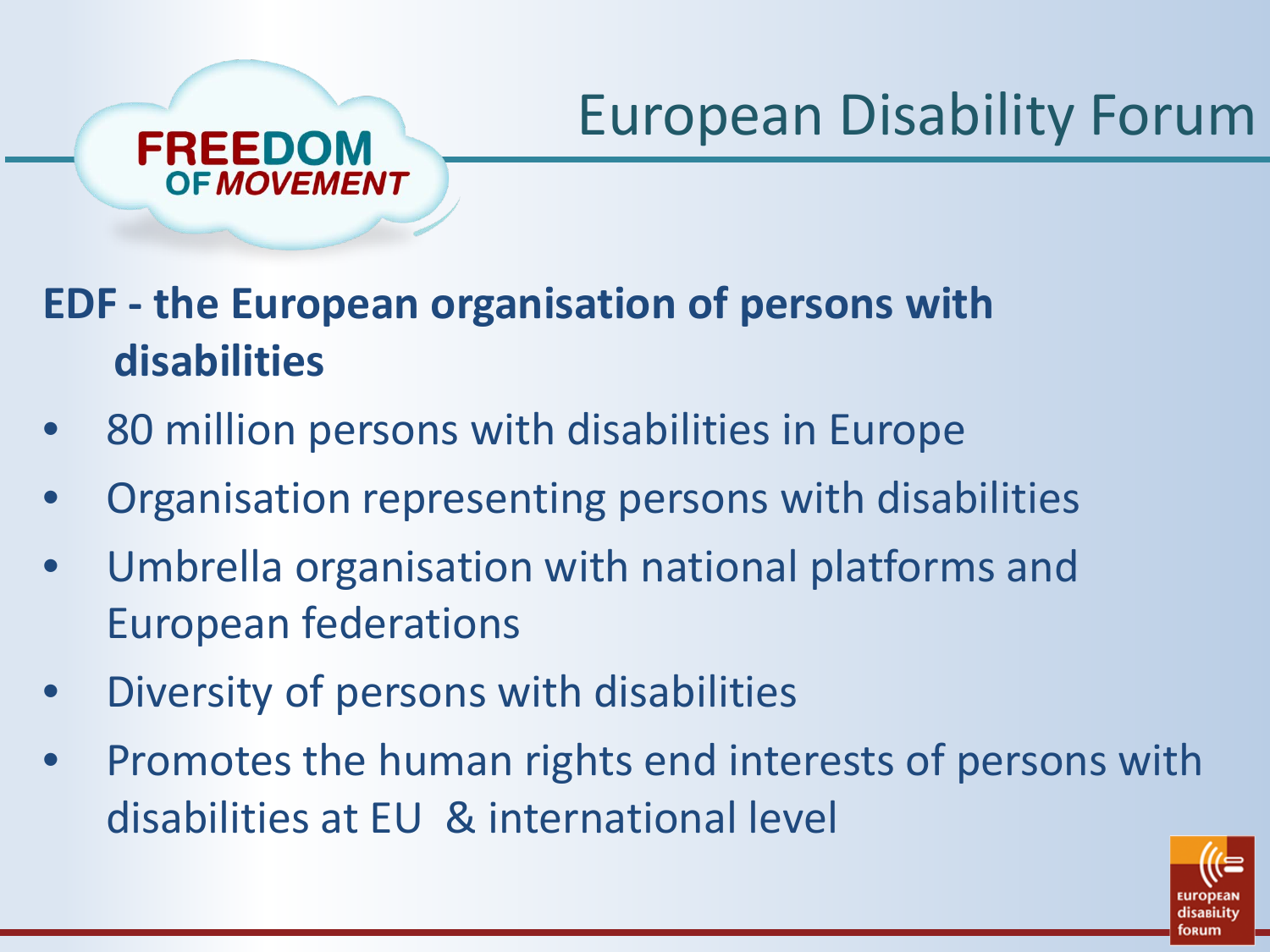### **A broad view on access to justice**

FREEDOM

- For all persons with disabilities: crime victims, defendants, suspects, but also witnesses, jurors, judges and lawyers
- At all times during justice administration, including investigation
- But also in access to non-judicial mechanisms (equality bodies, ombudsman, etc.)
- Participation and inclusion in larger justice system: access to the profession of lawyer or judge, participation in training to court administrations

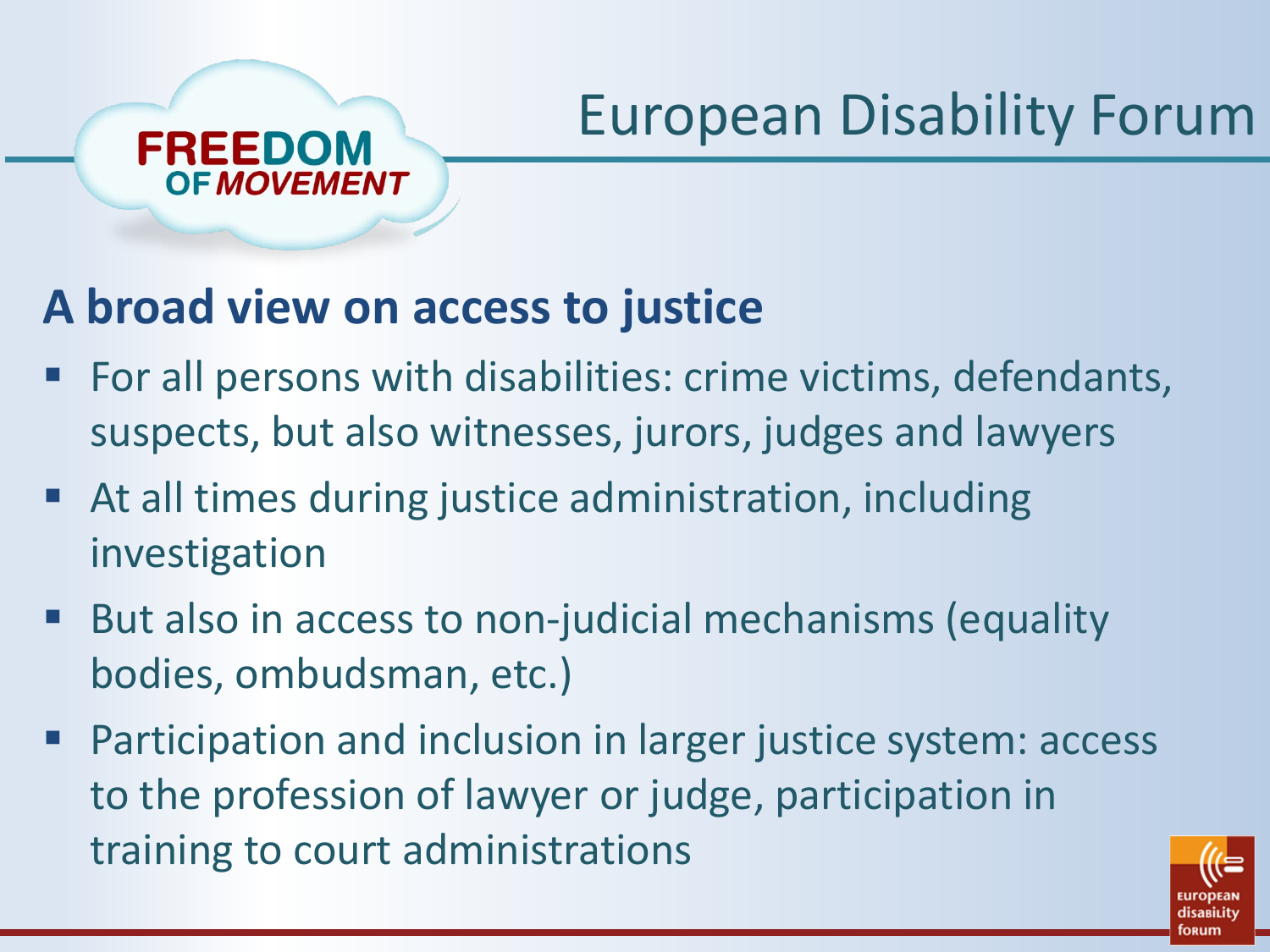

### **Outline of the presentation**

- **Disabling barriers in accessing justice**
- Access to justice in UN CRPD
- Access to justice in EU Law
- **Recommendations**
- Conclusions

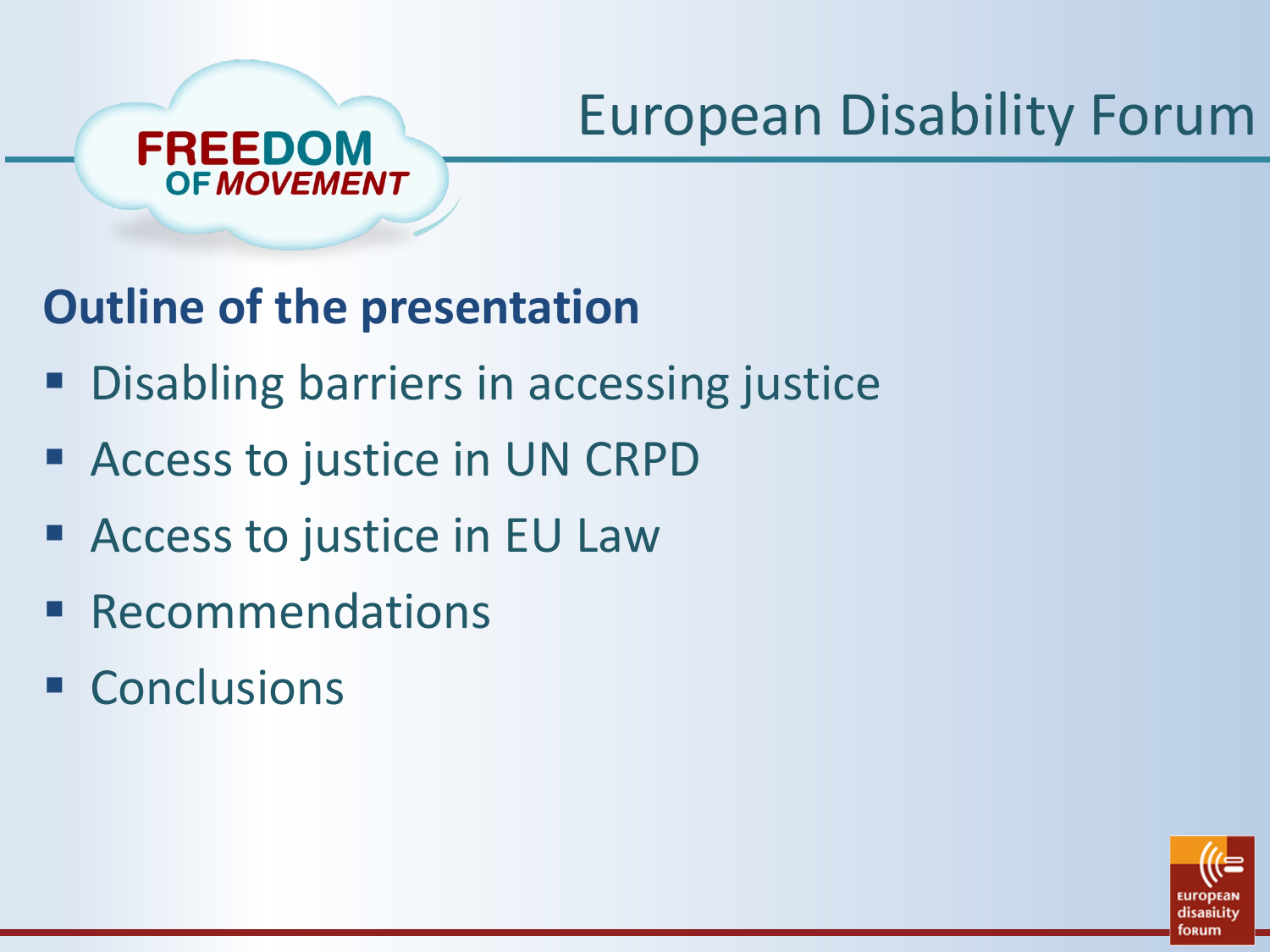#### FREEDOM **OF MOVEMENT**

### **Disabling barriers in accessing justice**

- Deprivation of legal capacity
- Stereotypes and prejudices
- Lack of accessibility and accommodations
- Lack of information and awareness of rights/remedies
- Financial reasons
- Fear-based reasons

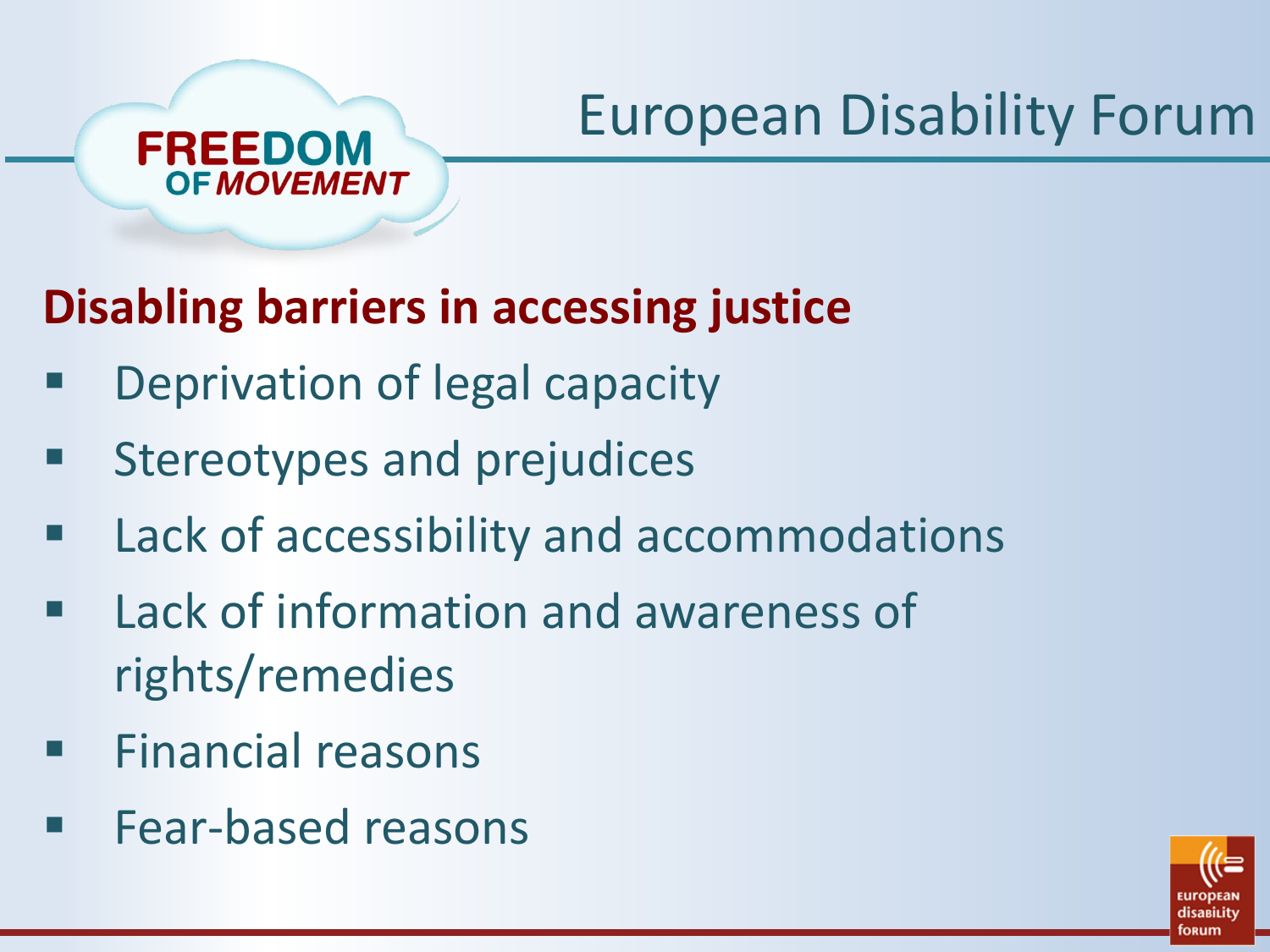# Disabling barriers



#### **Deprivation of legal capacity**

- Substitute decision making regime and guardianship
- Deprivation of legal personhood
- No right to take legal action without guardian

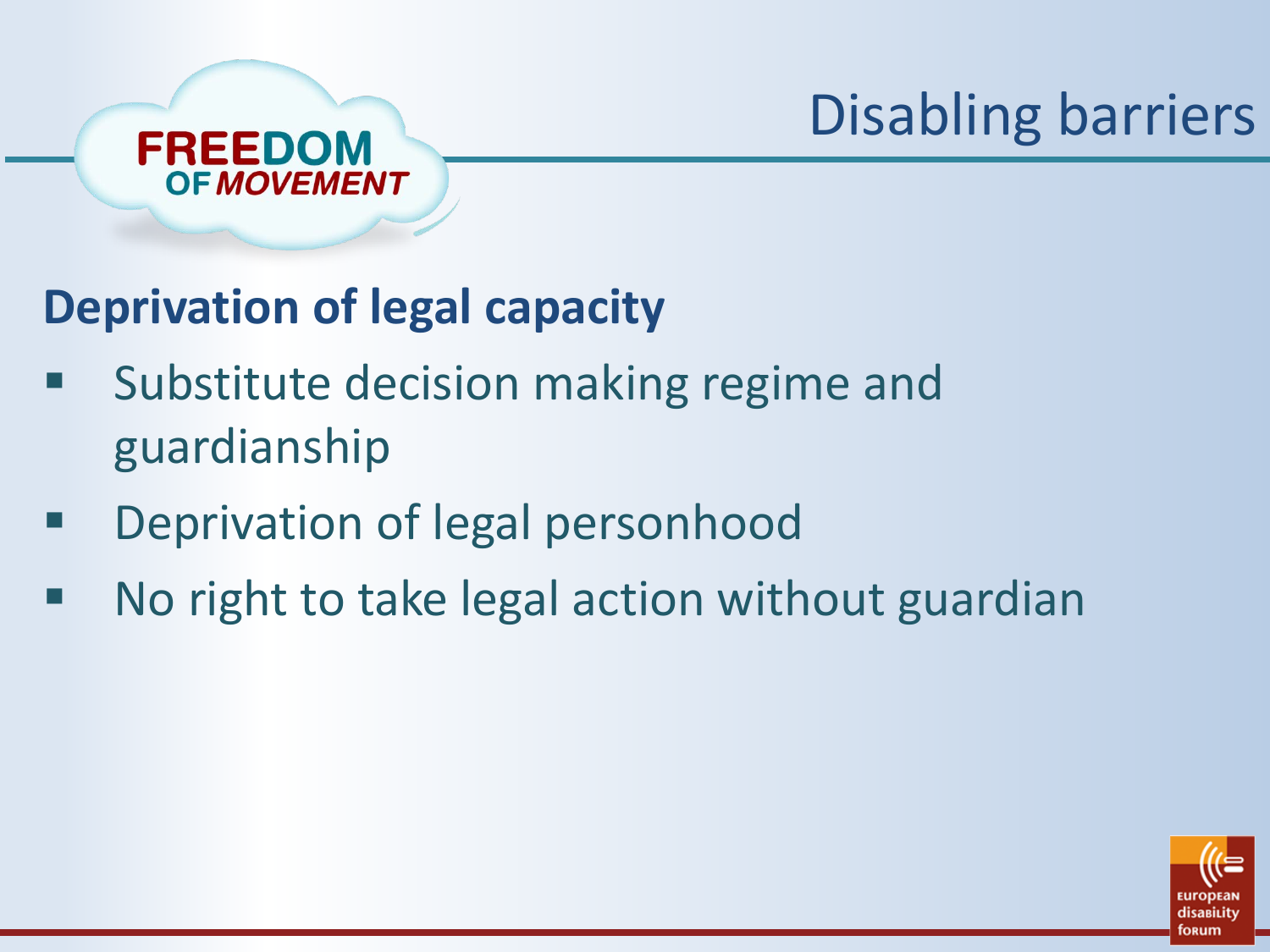# Disabling barriers

#### **FREEDOM OF MOVEMENT**

### **Stereotypes and prejudices**

- Not considered as credible or competent witnesses
- **EXTERGHT Complaints not taken seriously when reporting to the** authorities
- **Persons with psychosocial disabilities e.g. discredited due to** their mental health history
- **Persons with intellectual disabilities may be questioned on** their ability to tell the truth
- Deaf, blind and deafblind persons considered unreliable because can not recount what was literally seen or heard

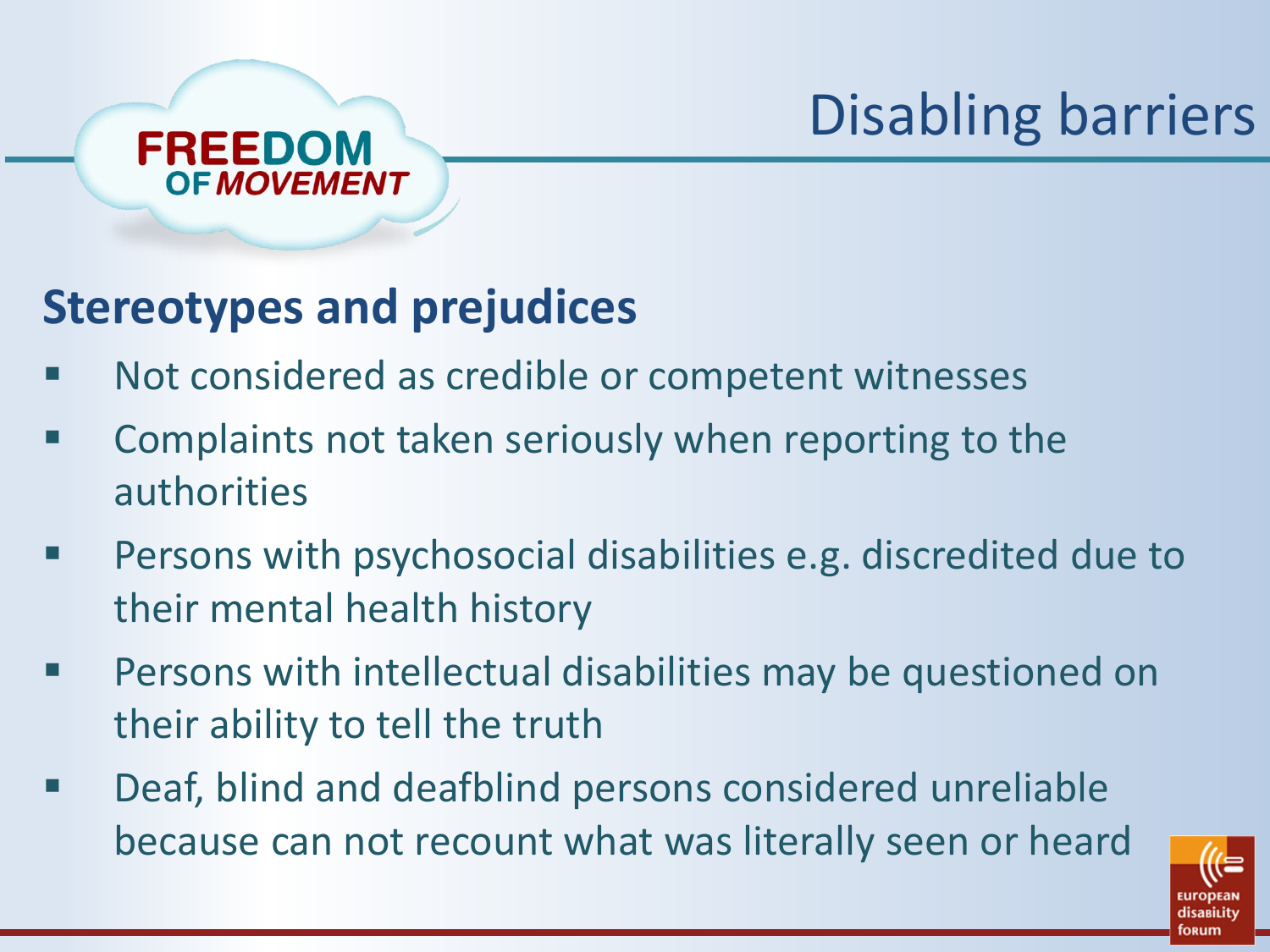

**Lack of accessibility and reasonable accommodations**

- Physical inaccessibility of police stations and court houses
- Communication barriers: lack of sign language interpretation
- Lack of information on legal rights, legal aid and procedures in Braille, plain language or alternative  $formats \rightarrow \lvert \text{ack of awareness about remedies}$

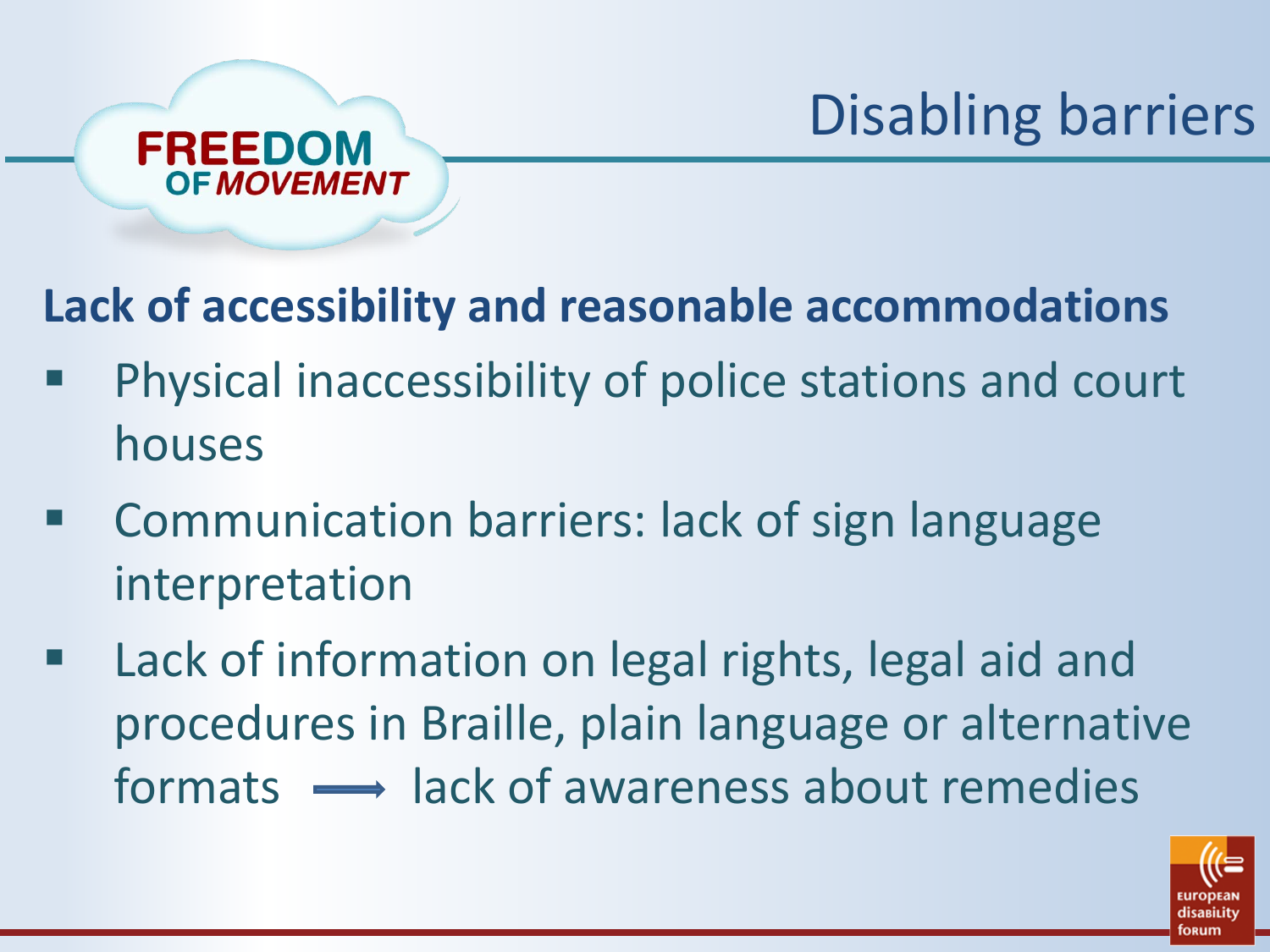## Disabling barriers



- **Financial reasons** 
	- Free legal representation
	- Cost of legal proceedings
- **Fear-based reasons: victimisation and reputation of 'troublemaker'**

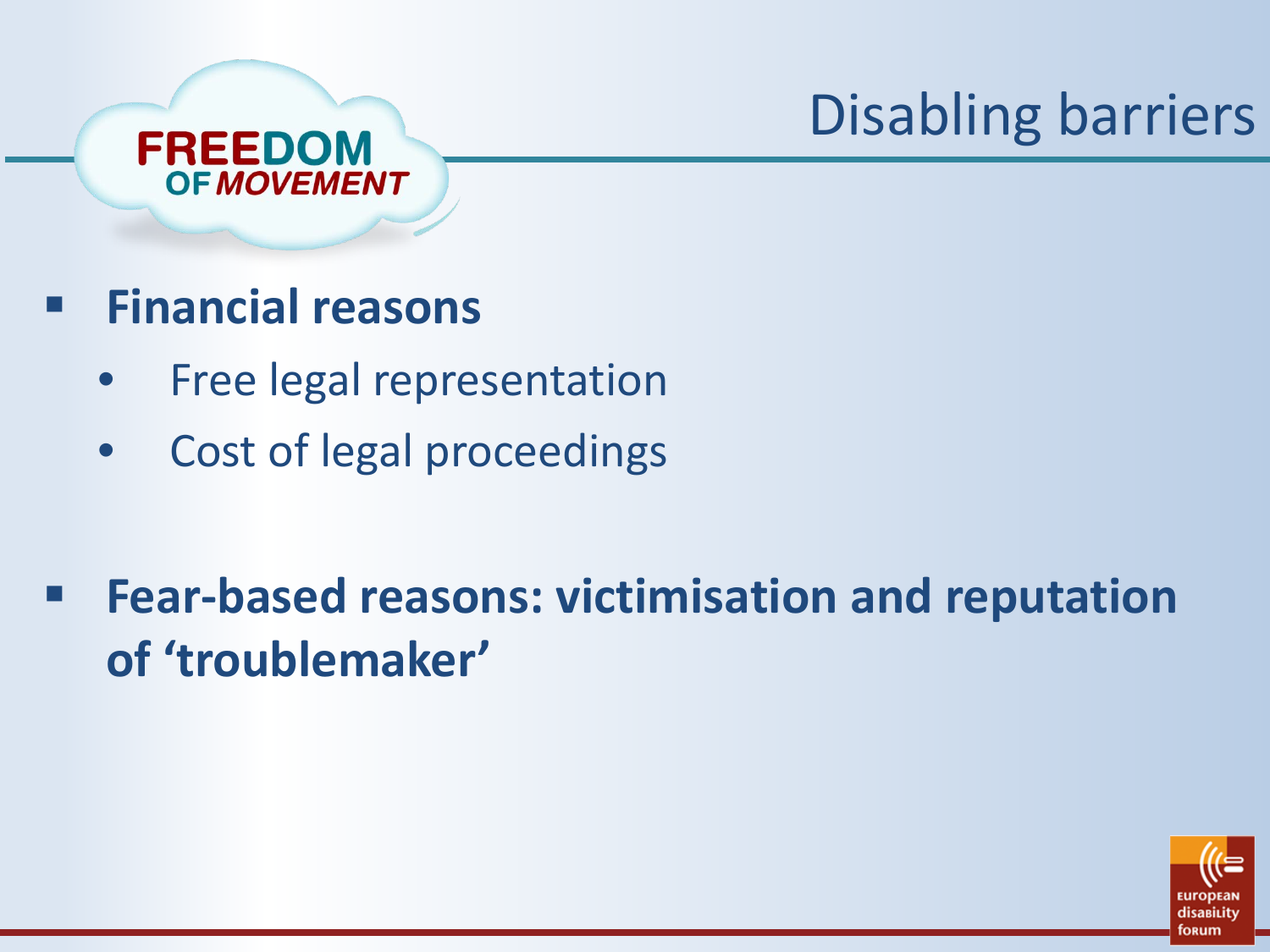## Disabling barriers



#### **Results**

- Negative experiences by disabled persons
- Rights violations remain unexposed and unremedied
- Lack of data on the situation of access to justice
- Invisibility maintains disabled persons' vulnerability
- Unable to participate in justice system

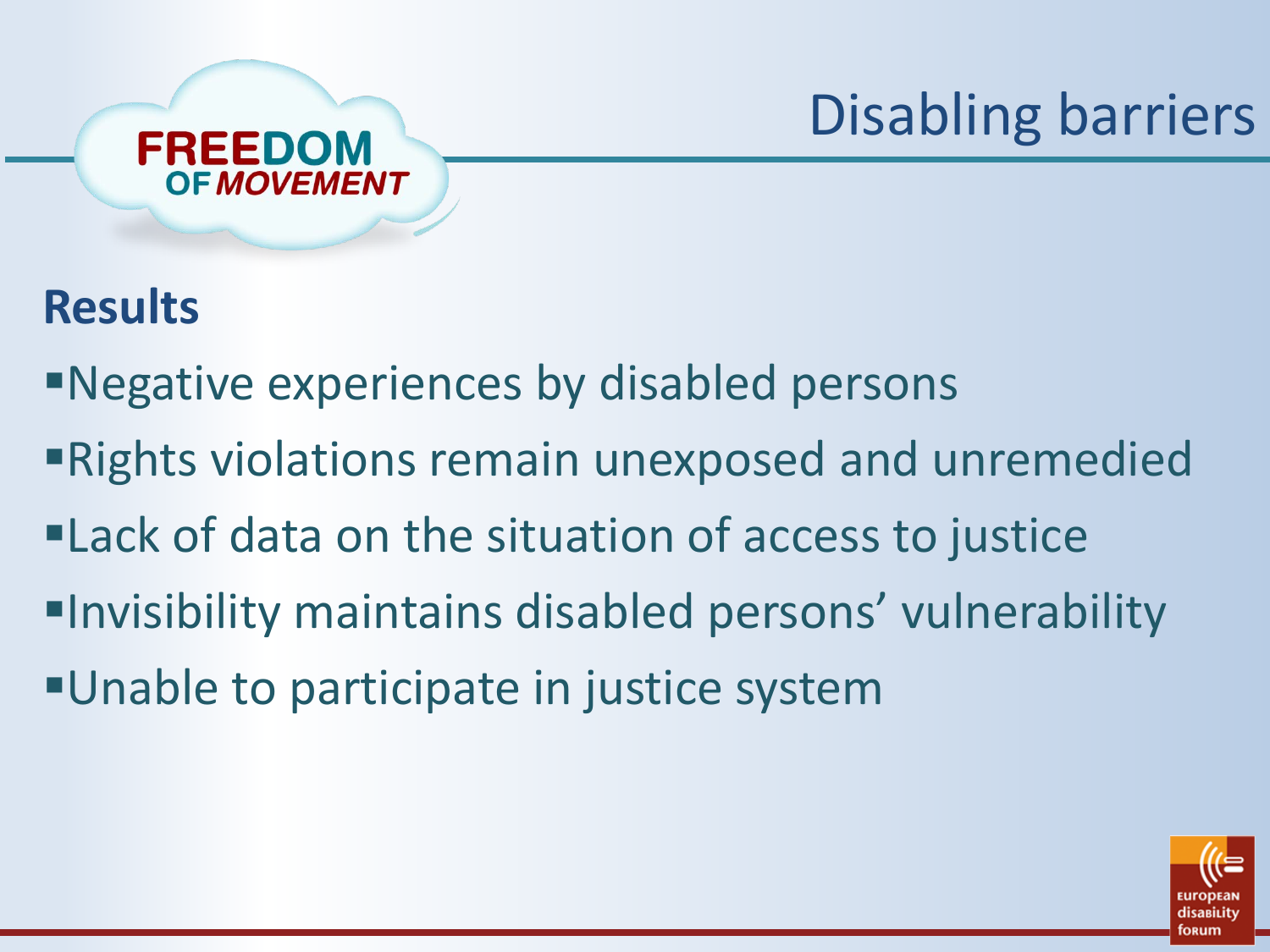### **Access to justice in UN CRPD**

**Article 13 Access to justice**

FREEDOM

- **Article 5 Equality and non-discrimination**
- **Articles 6 and 7 Disabled women and children**
- **Articles 9 and 21 Accessibility**
- **Article 12 Equal recognition before the law**
- **Article 16 Freedom from violence, exploitation and abuse**
- **Articles 4,3 and 29 Participation and involvement of persons with disabilities and their organisations**

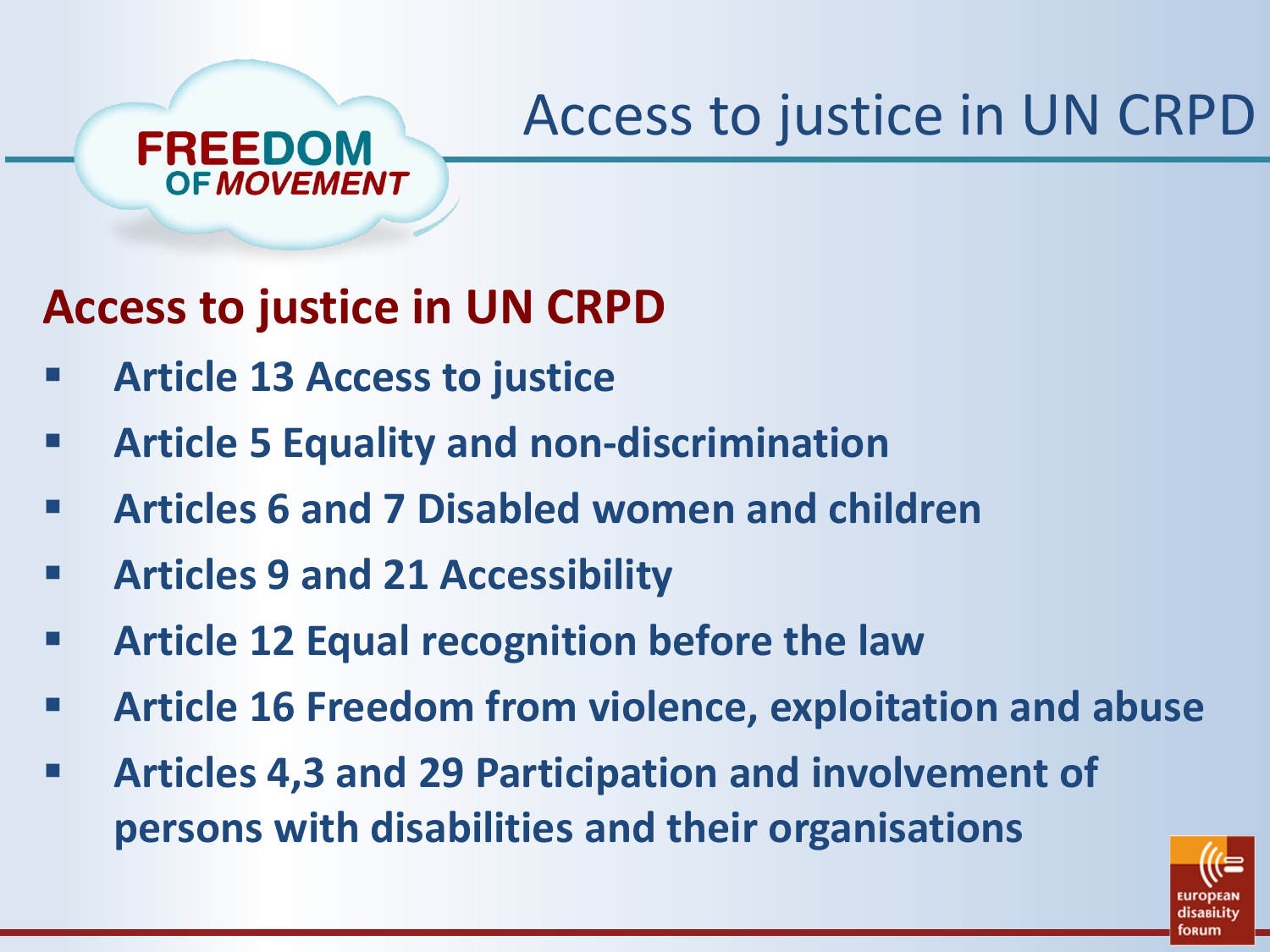#### **Article 13 Access to justice**

FREEDOM

- effective access to justice on an equal basis with others
- at **all phases of the administration of justice**, including at preliminary stages, such as initial investigations by the police
- both **direct and indirect participants**, including being witnesses
- procedural and age-appropriate **accommodations**
- **training** for persons working in police and justice administration

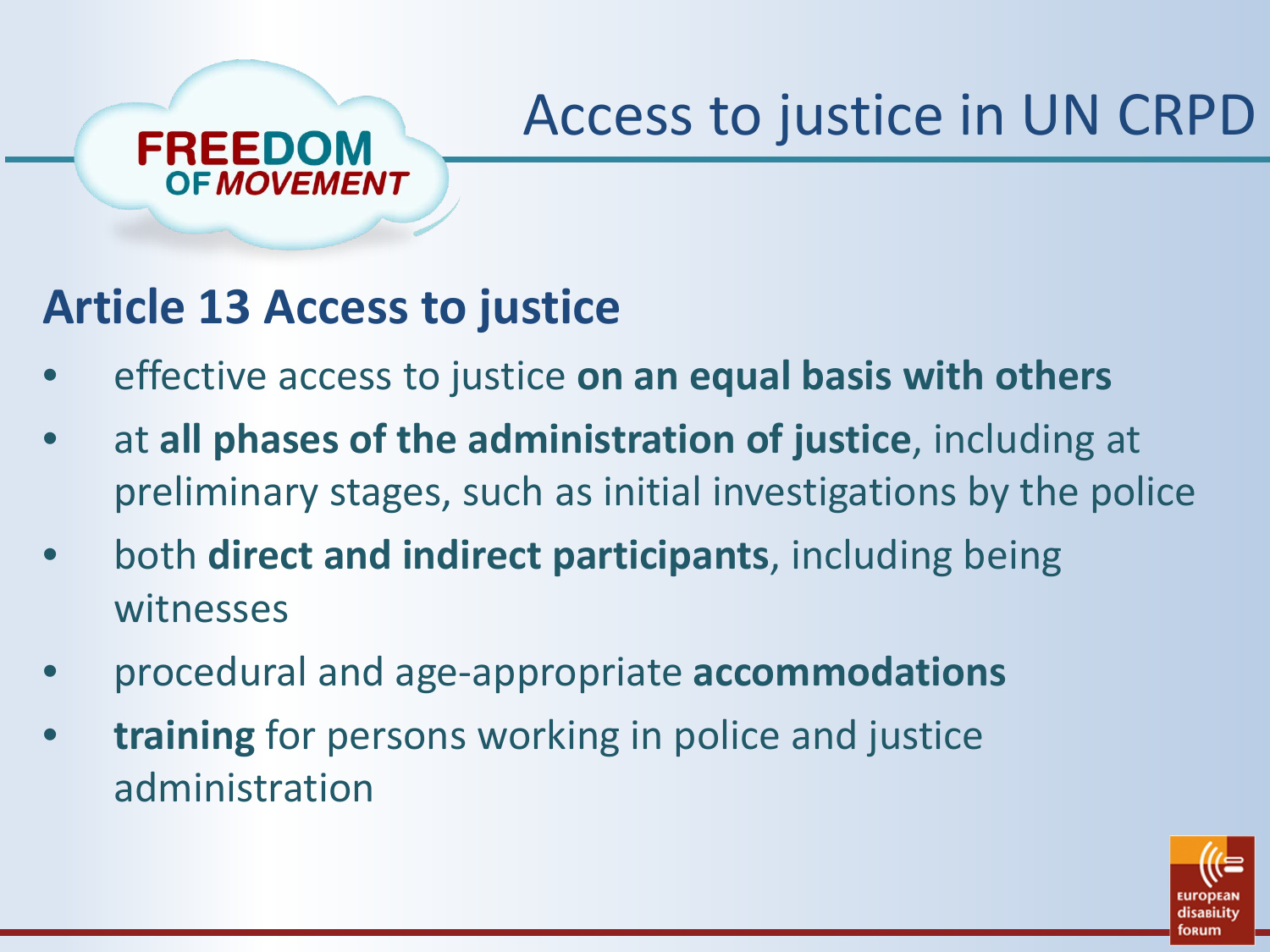**Article 5 Equality and non-discrimination** 

• **on an equal basis with others** 

**FREEDOM** 

- **Direct and indirect** discrimination: action discriminatory in effect or purpose is forbidden
- **Failure to provide reasonable accommodation** is discrimination

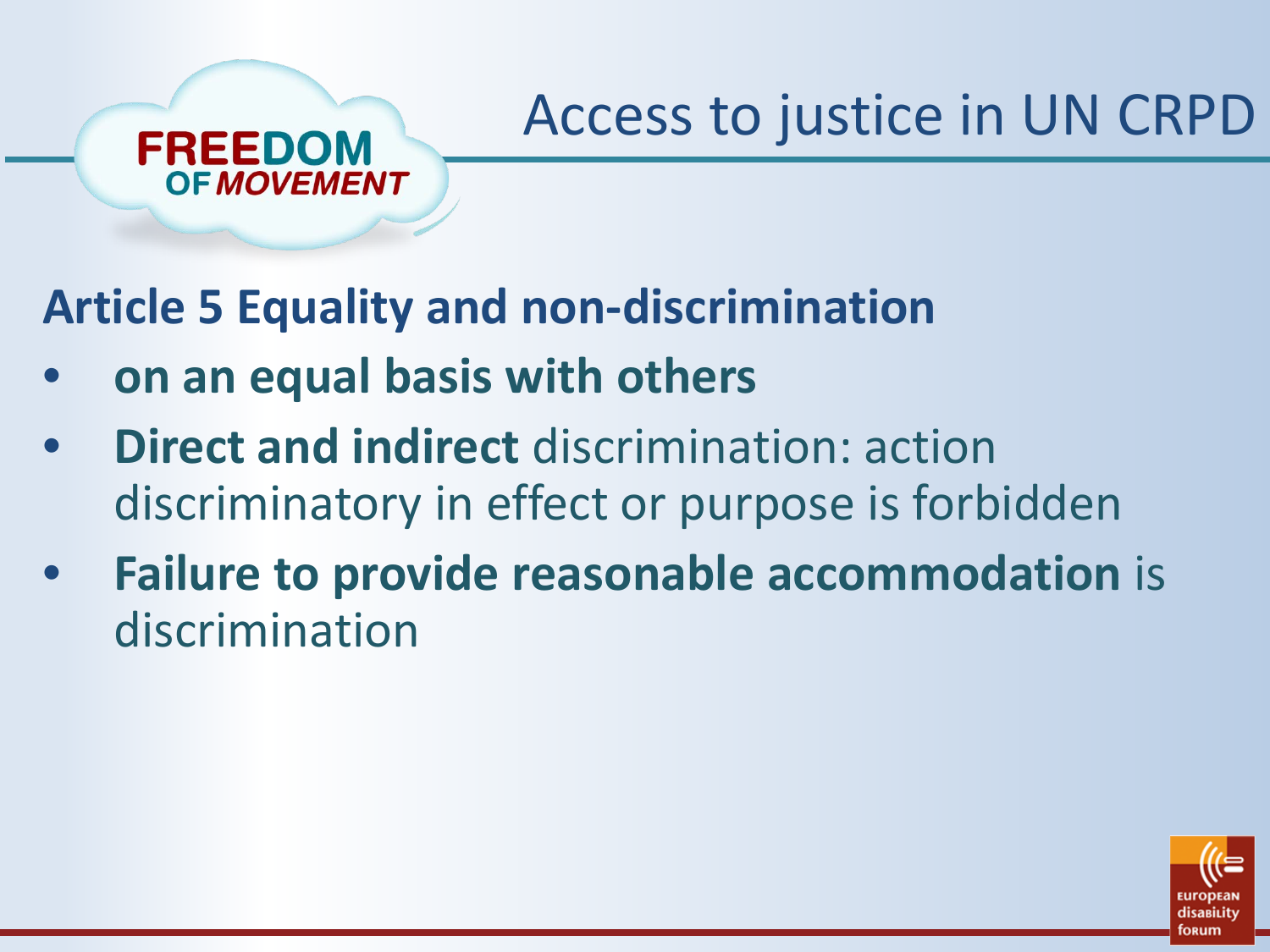#### **Articles 9 and 21 Accessibility**

**FREEDOM** 

- **Physical accessibility** of buildings and spaces open to the public
- **Information, communications** and proceedings available in alternative formats (Braille, plain language and sign language)
- Provision of **live assistance and intermediaries**
- Provision of accommodations to ensure participation **in all stages of the legal proceedings**, including prosecutorial investigations

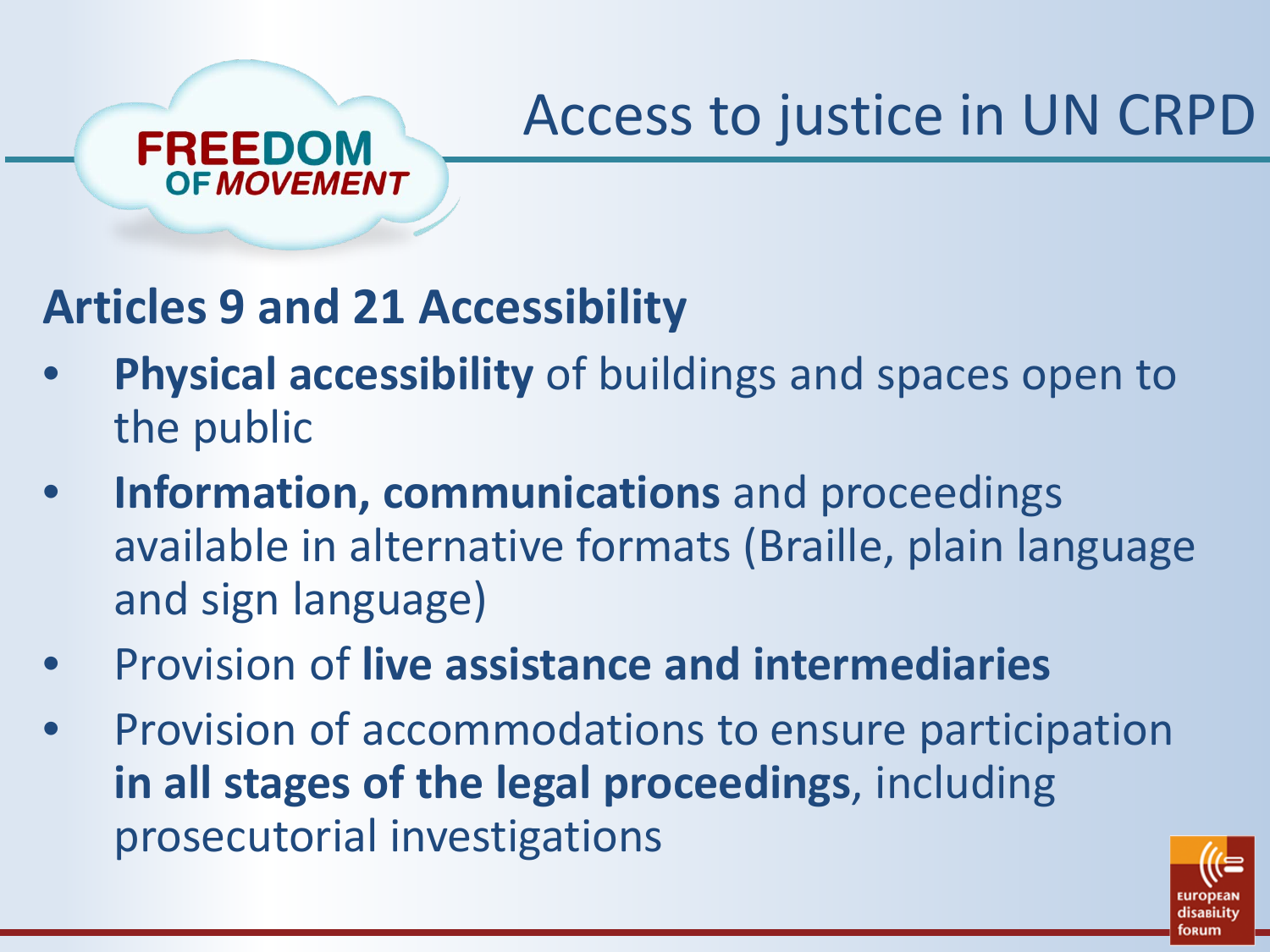#### **Article 12 Equality before the law**

FREEDOM

- *All* **persons with disabilities** enjoy legal capacity in *all* **aspects of life** on an equal basis with others
- Deprivation of legal capacity prevents access to justice
- Right to make one's own decisions and to exercise their rights including taking legal action
- Rules of procedure CRPD Committee on admissibility individual communication under the **Optional Protocol**  $\longrightarrow$  **access to justice guaranteed at** international level

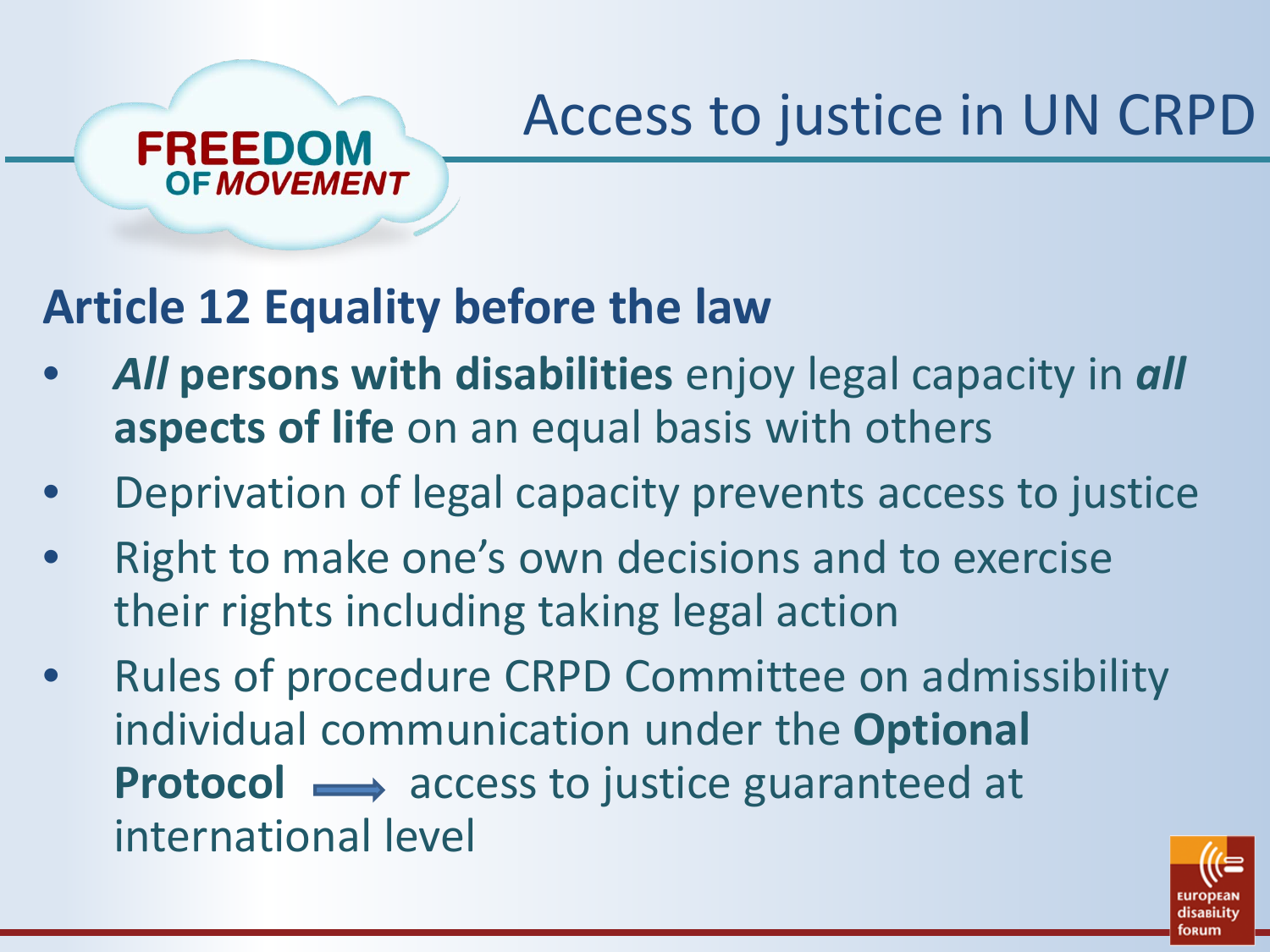

• Protection within and outside the home and institutions

FREEDOM

**OF MOVEMENT** 

Put in place effective laws and policies to ensure that these instances of violence, exploitation and abuse are identified, investigated and prosecuted

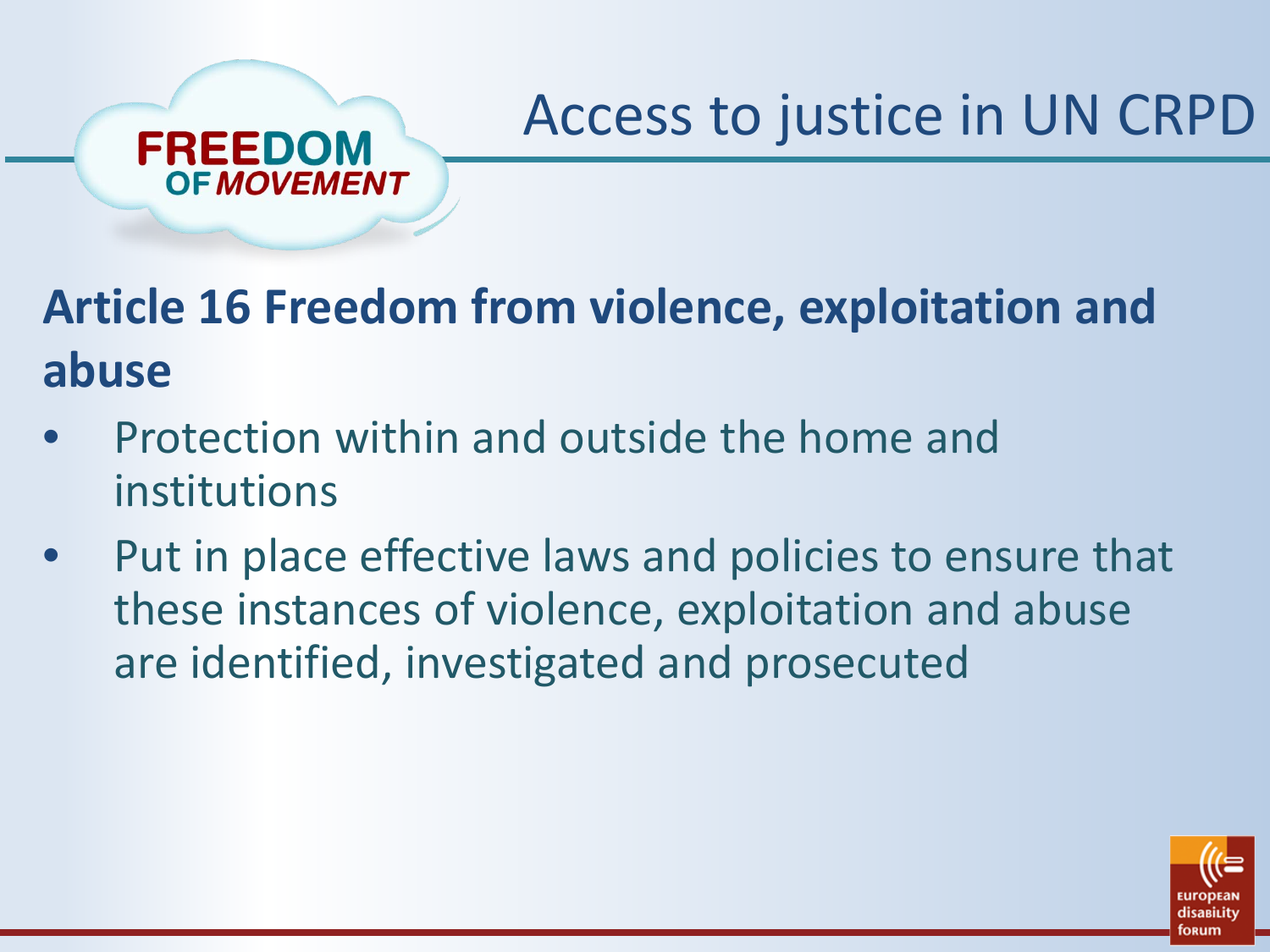#### **Articles 4,3 and 29 (b) Participation and involvement**

• Participation in **conduct of public affairs**

FREEDOM

- Participation on an equal basis with others in the **justice system**
- As a judge, lawyer, magistrate, witness, litigant or in jury service
- **Close consultation and active involvement** of persons with disabilities through representative organisations
- **All facets** of administration of and access to justice, also for providing **training** to justice administrations

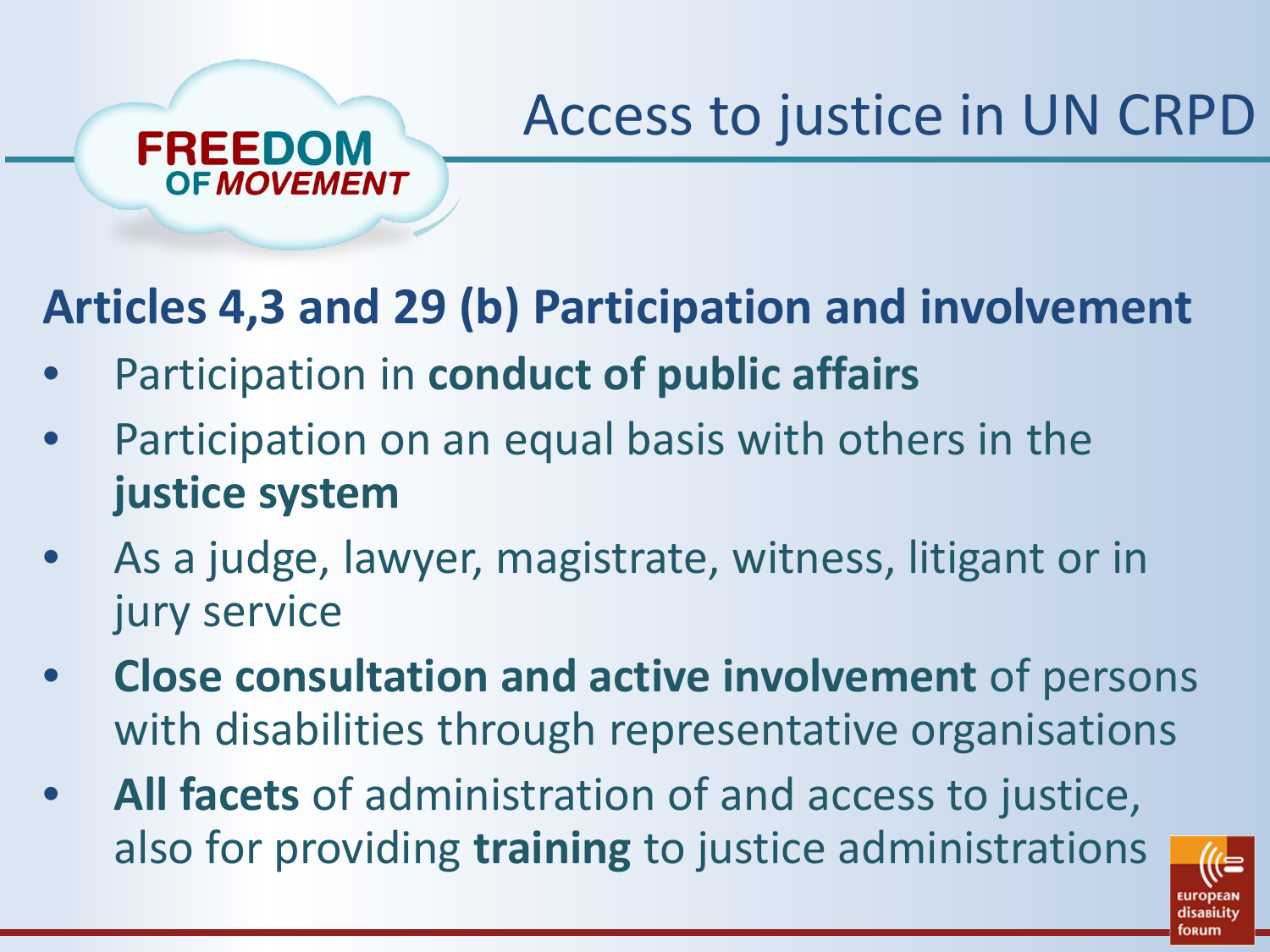#### **Examples of case law**

**OF MOVEMENT** 

FREEDOM

- ZH v Hungary (ECtHR): no reasonable accommodation for meeting applicant's communication needs is a violation of the procedural right to liberty
- **EXECT:** Several cases ECtHR: restrictions access to justice as a result from deprivation of legal capacity is a breach of the right to a fair hearing and to an effective remedy
- R v DAI (Supreme Court of Canada): people with intellectual disabilities can testify in criminal cases on a promise to tell the truth

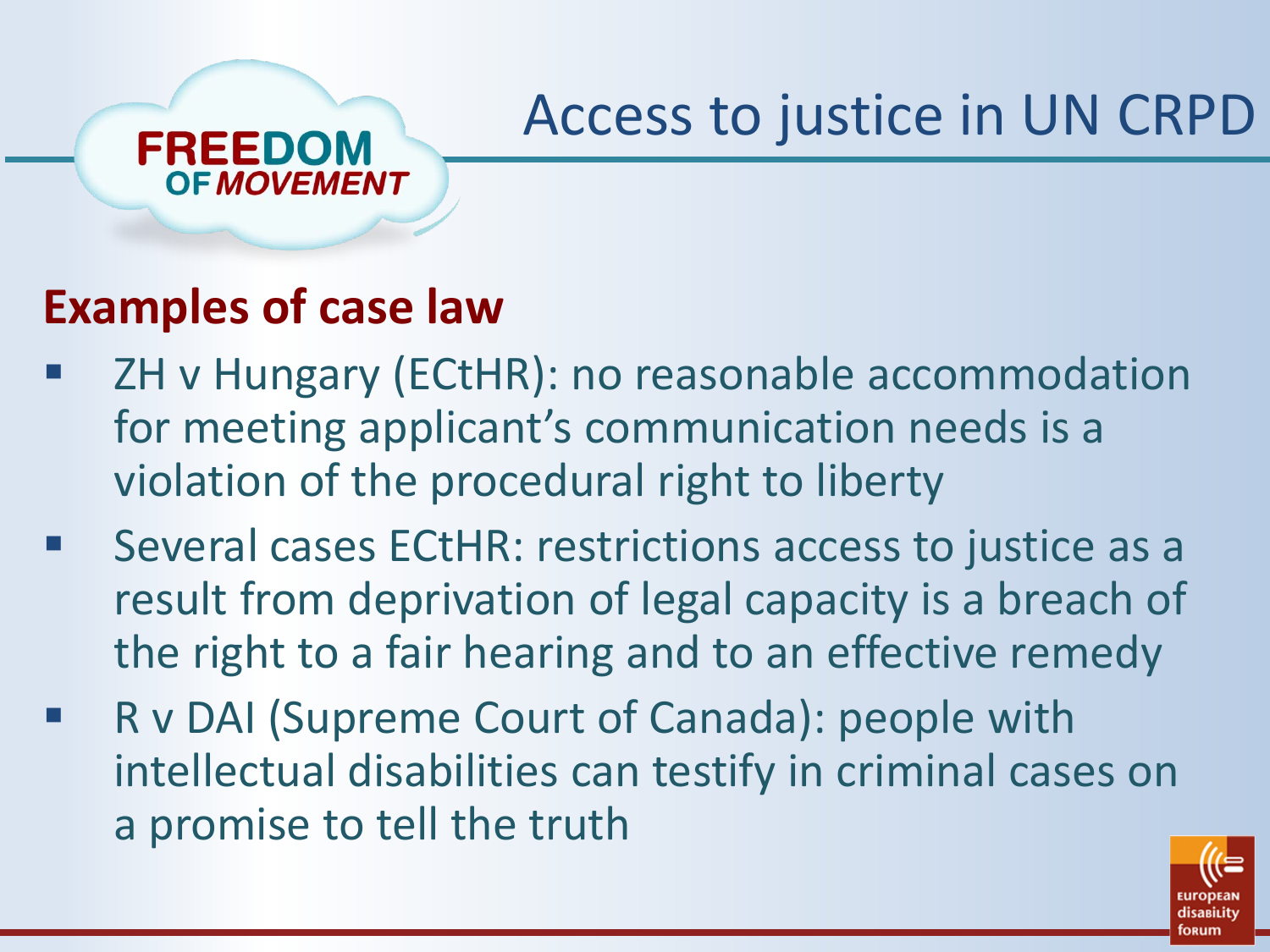#### **Access to justice in EU law**

**FREEDOM** 

- Ratification UN CRPD by the EU
- Justice is a shared competence between EU and Member States
- EU action on access to justice an efficient mechanism for MS to fulfil CRPD obligations
- Greater consistency in human rights standards and levels of protection for all 27 EU MS

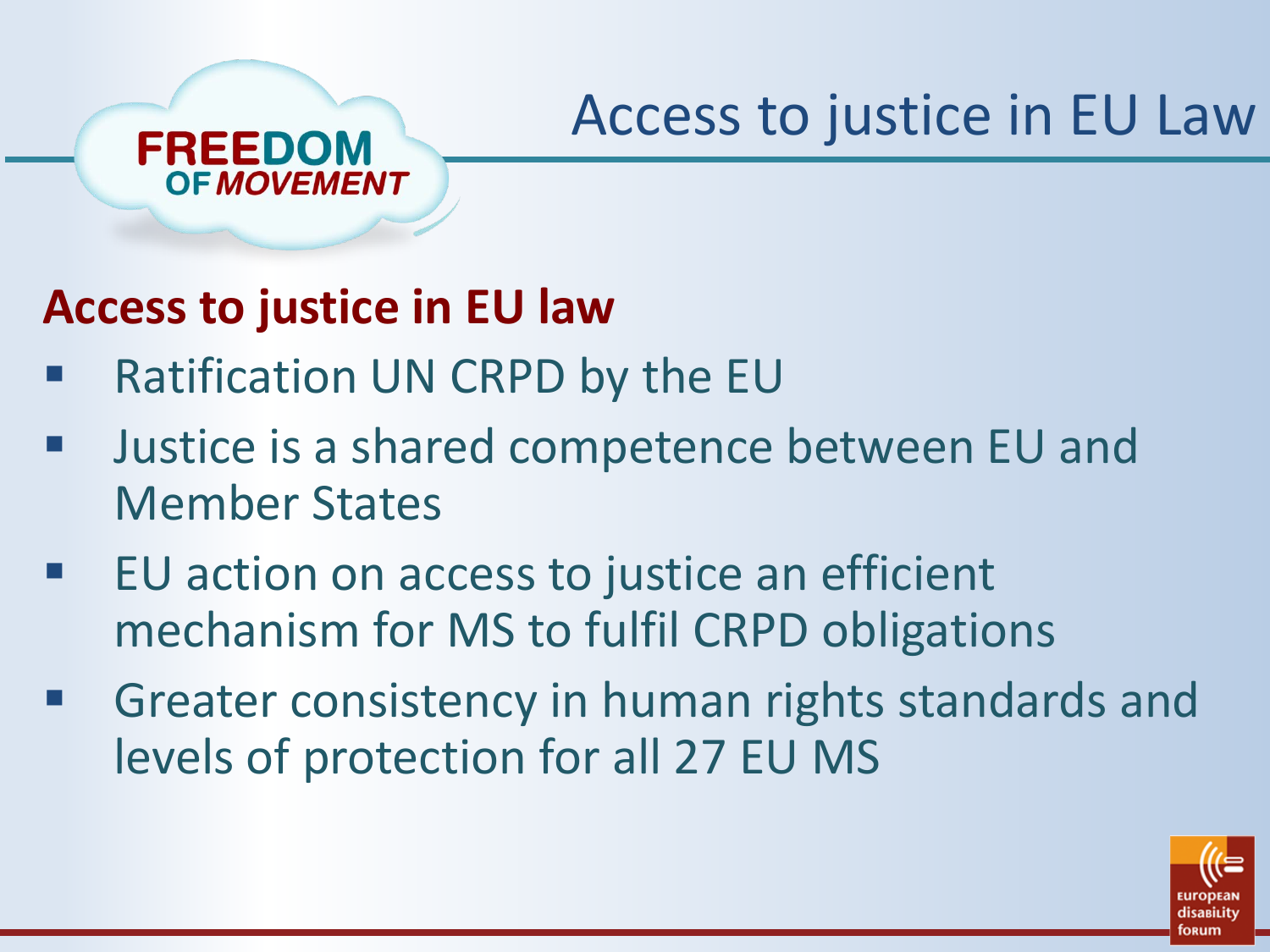

- Charter of Fundamental rights of the EU
- Treaty on the Functioning of the EU
- EU secondary law

**FREEDOM** 

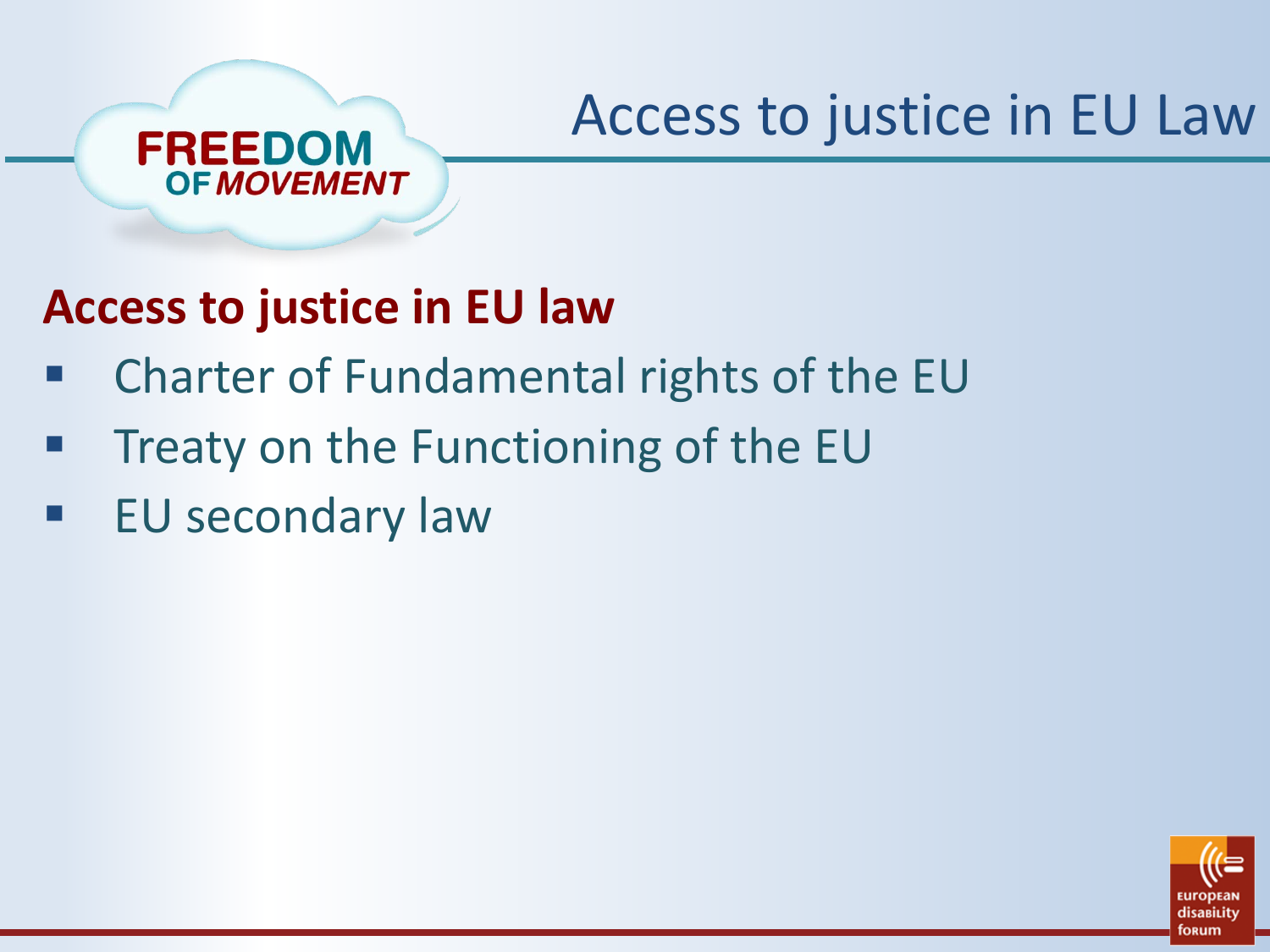#### **Article 47 Charter of fundamental rights of the EU**

The **right to an effective remedy** before a tribunal

FREEDOM

- Everyone is **entitled to a fair and public hearing** within a reasonable time by an independent and impartial tribunal
- Everyone shall have the possibility of being **advised, defended and represented**
- **Legal aid** shall be made **available** to those who lack sufficient resources in so far as such aid is necessary to ensure effective access to justice

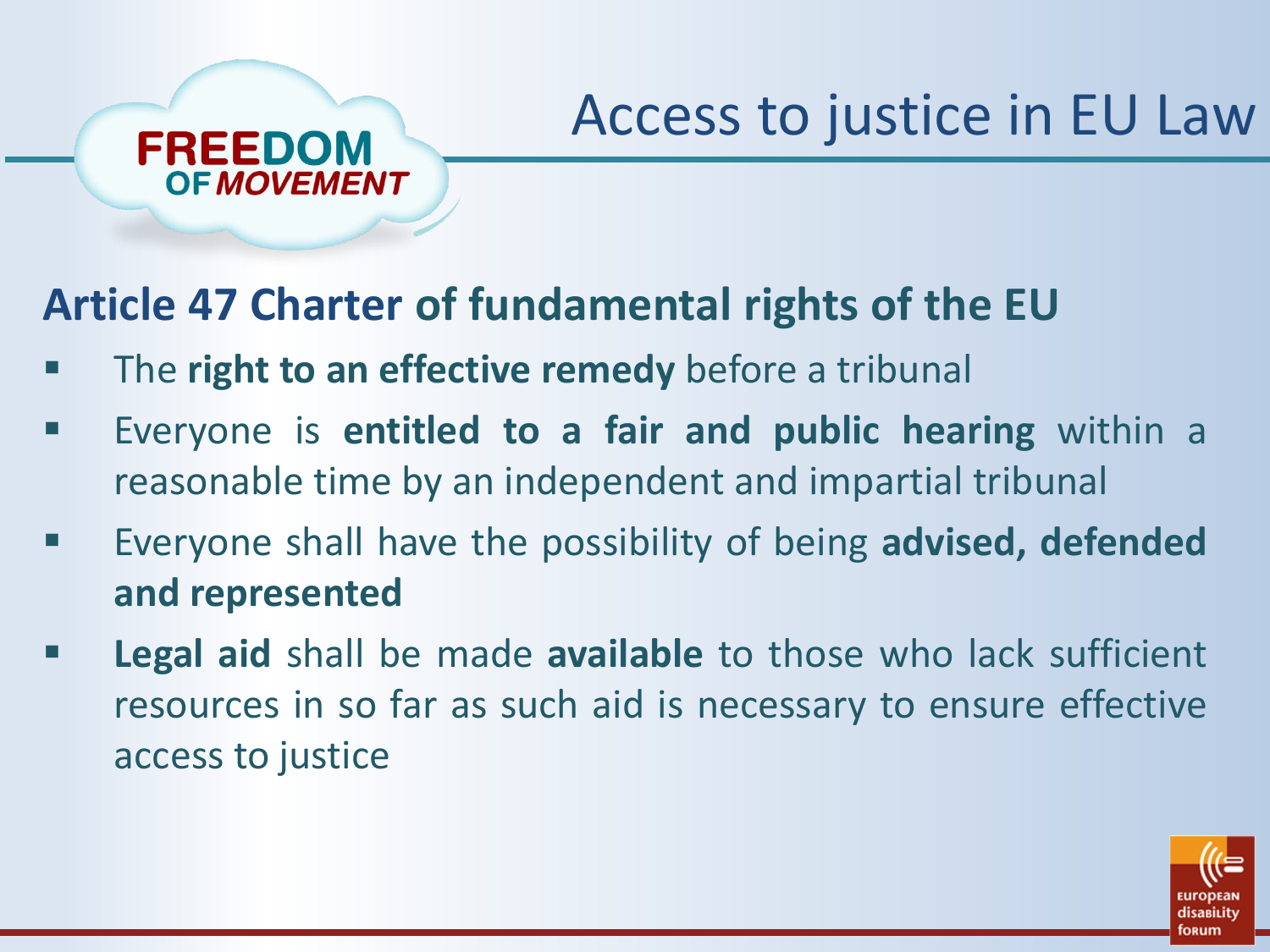**Article 21 and 26 EU Charter of Fundamental Rights**

FREEDOM

- **Discrimination** based on disability shall be **prohibited**
- **Persons with disabilities are entitled to measures** designed to ensure their **participation** in the life of the community

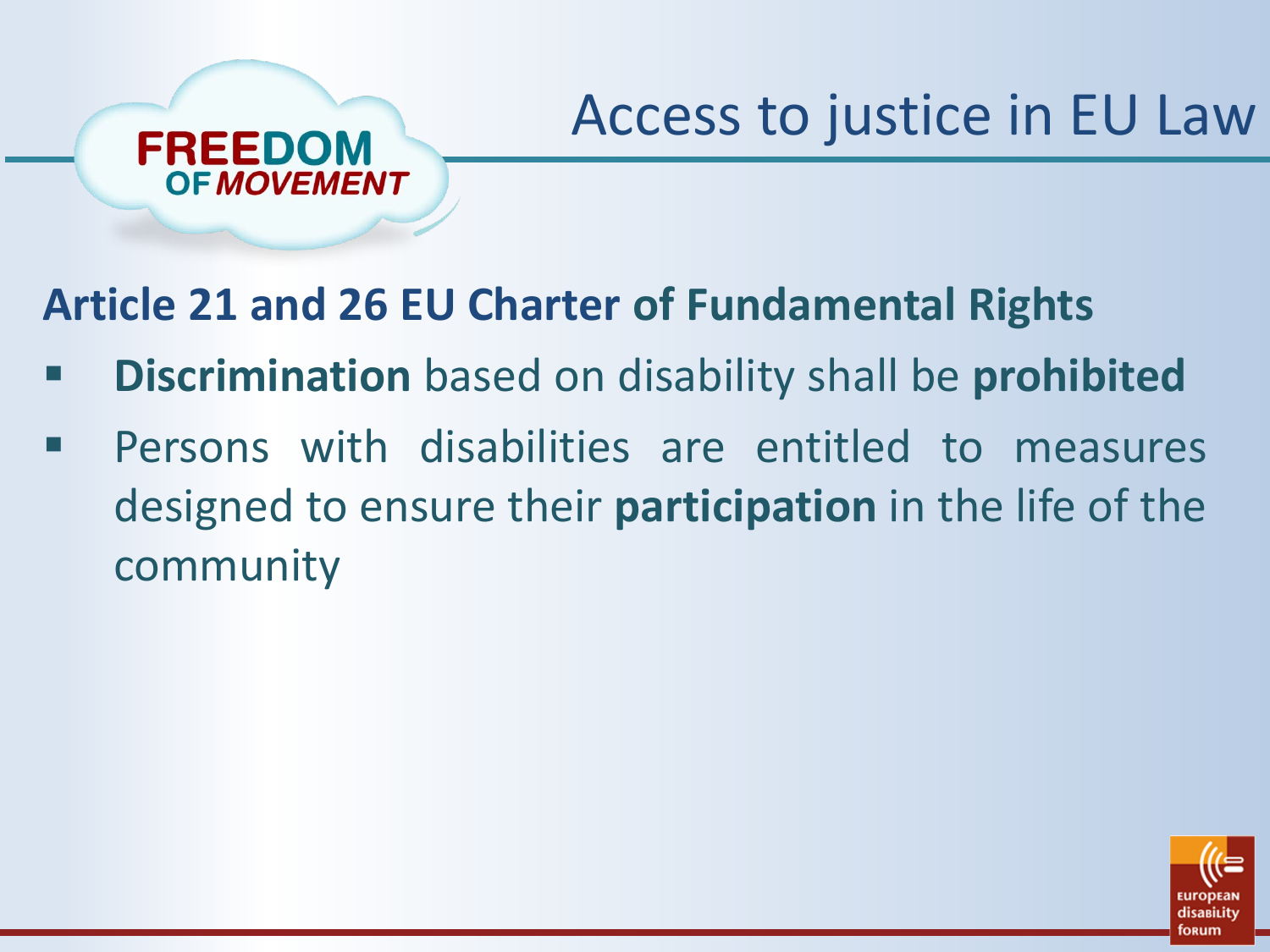#### **Treaty on the Functioning of the EU**

FREEDOM

- Article 67 (4) 'the Union shall facilitate access to justice, in particular through the principle of mutual recognition of judicial and extrajudicial decisions in civil matters'
- Article 10 'in defining and implementing policies and activities, the EU must aim to combat discrimination on various grounds, such as disability'

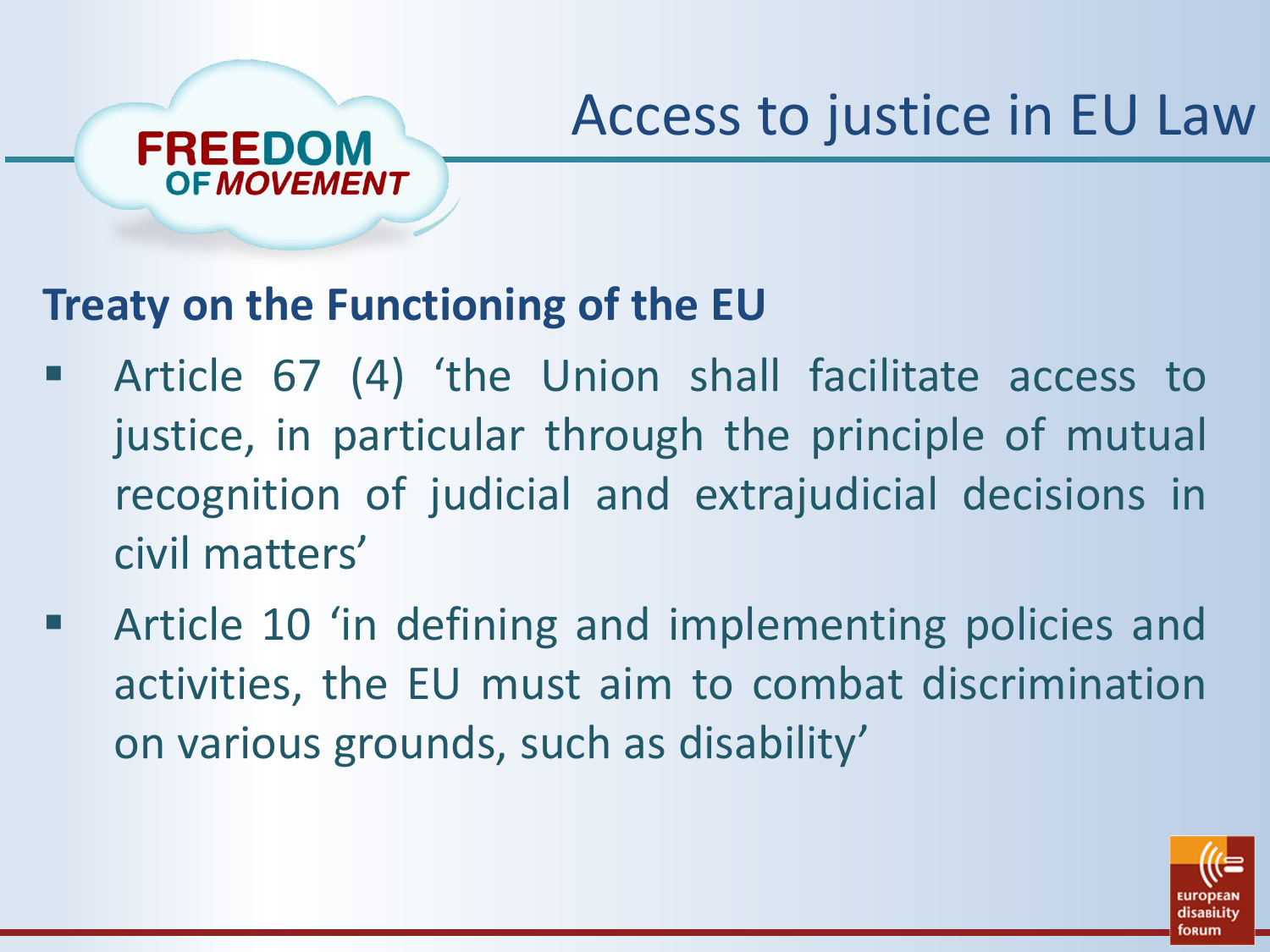

#### **Access to justice under secondary EU law**

- Proposed Anti-discrimination Directive outside employment: no discrimination based on disability in access to services open to the public, such as access to justice
- Free Movement Directive requires mechanisms for judicial redress for EU citizens when refused entry into another EU MS
- EU law and policy on criminal justice

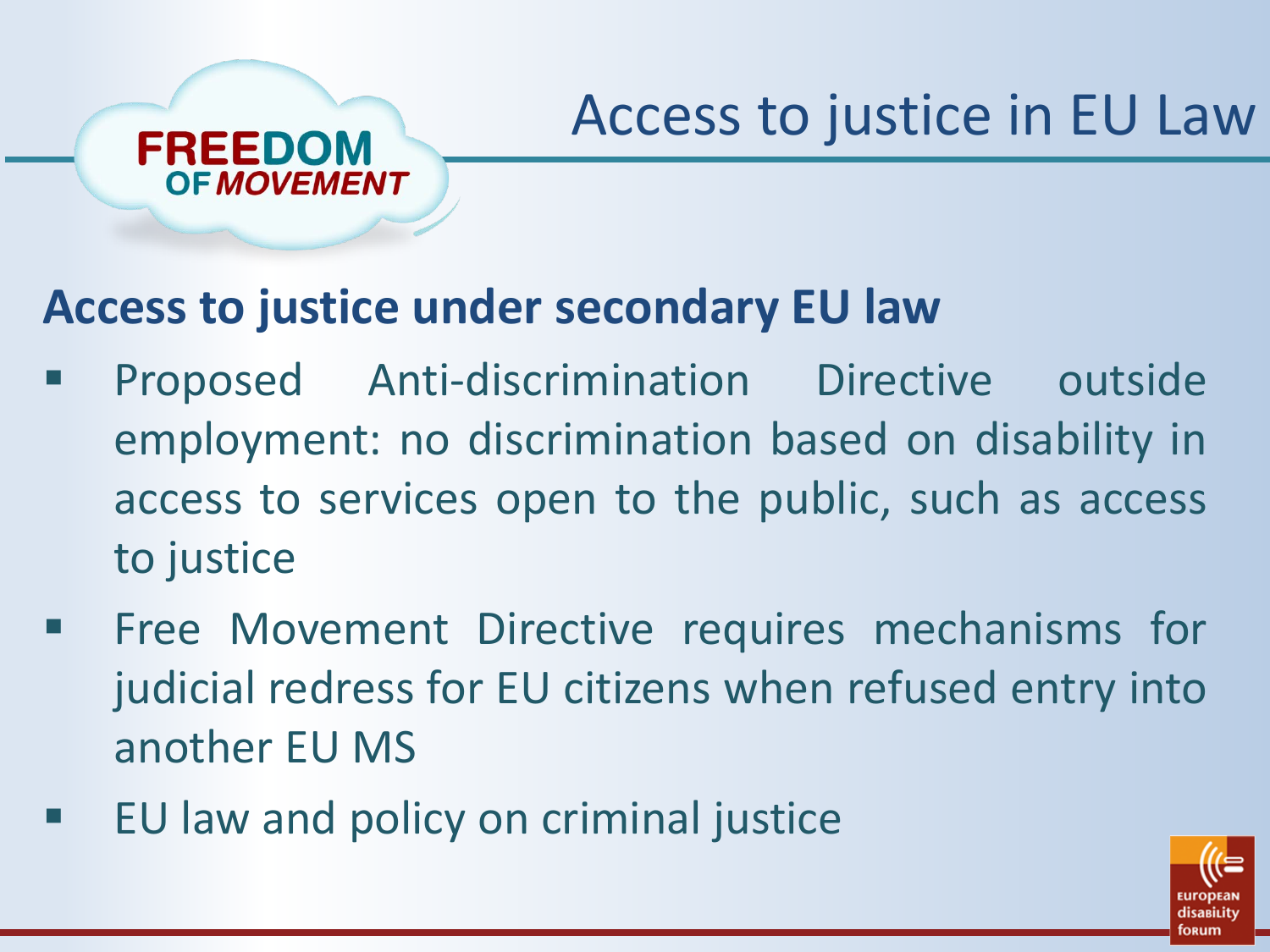

FREEDOM

- European Council Strategy on freedom, security and justice 2010-2014 (Stockholm Program):
	- Roadmap on protection of victims
	- Roadmap on protection of suspected and accused people
- Member States need to take into account 'vulnerable people' when developing laws and programmes to implement Stockholm Program
- Disability under 'vulnerable persons'

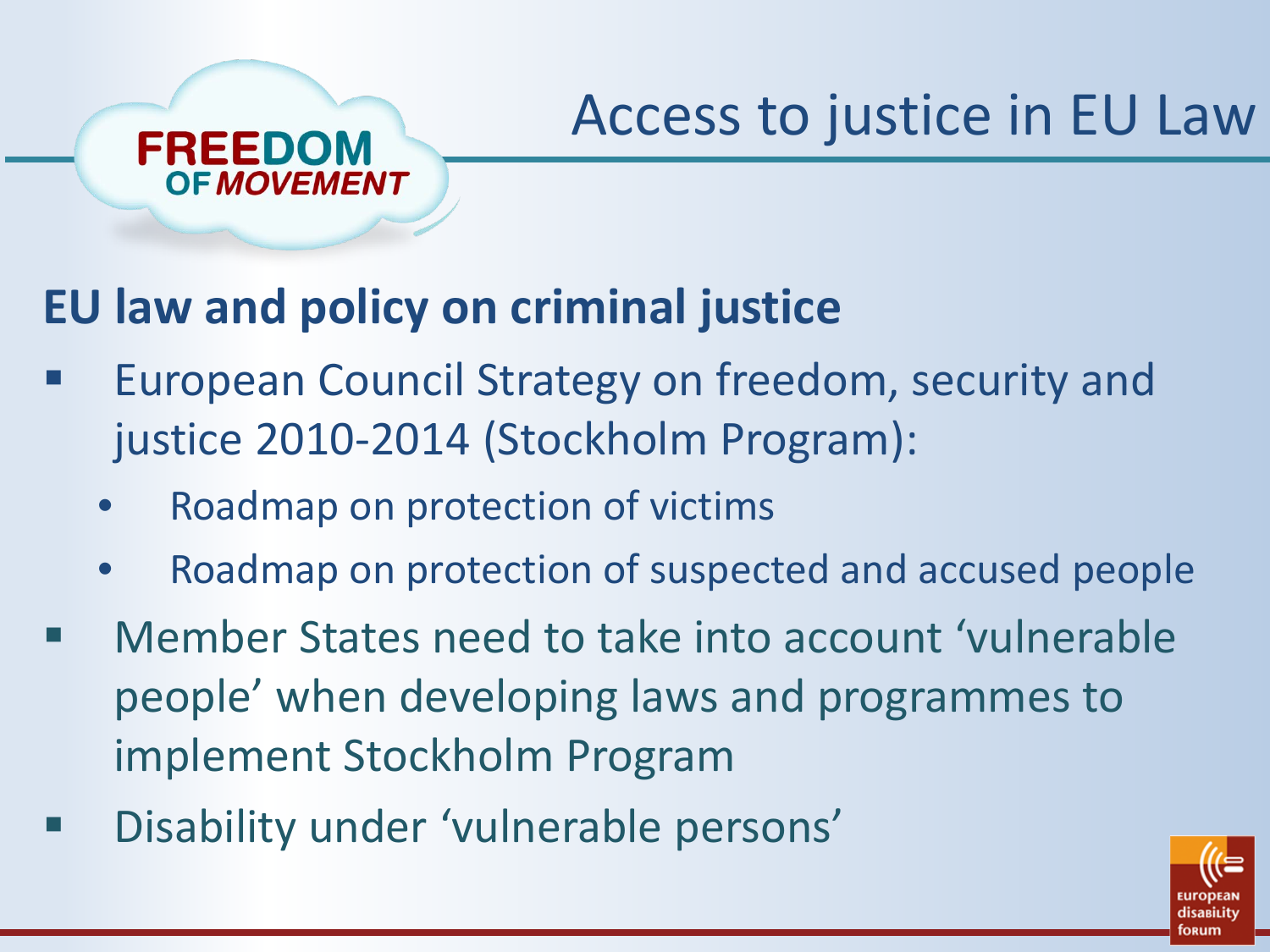### **Directive 2012/29 on minimum standards on the rights, support and protection of crime victims**

• Recital (9) **no discrimination** based on disability

FREEDOM

- Recital (15) accessibility to premises and access to information
- Recital (21) provision of information and advice taking into account a person's intellectual capacity, hearing or speech impediments
- Article 3, 2 **communications in simple and accessible language**
- Article 22 **individual assessment of victims to identify specific protection needs – also victims with disabilities**

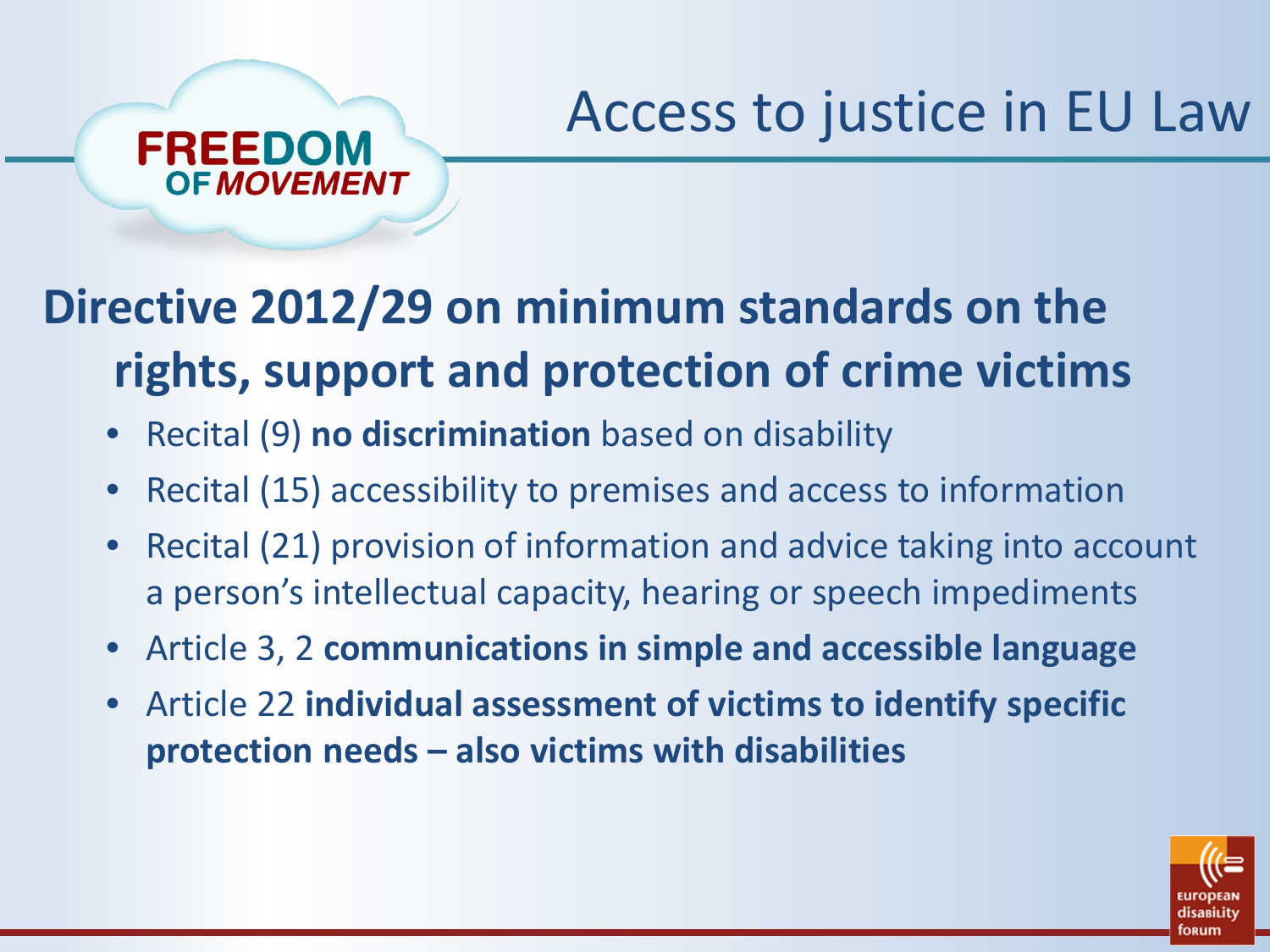

### **Directive 2010/64 on the right to interpretation and translation**

- **Suspected or accused persons** who are 'unable to speak or understand the language of the proceedings are provided with an interpreter and with translation of the essential documents'
- **EXPEDENT Appropriate assistance for 'persons with hearing or speech impediments'**
- People with disabilities under people who are '**in a potentially weak position, in particular because of any physical impairments which affect their ability to communicate effectively**'
- Member States have to **take into account 'any potential vulnerability**  that affects one's ability to follow the proceedings and to make themselves understood'

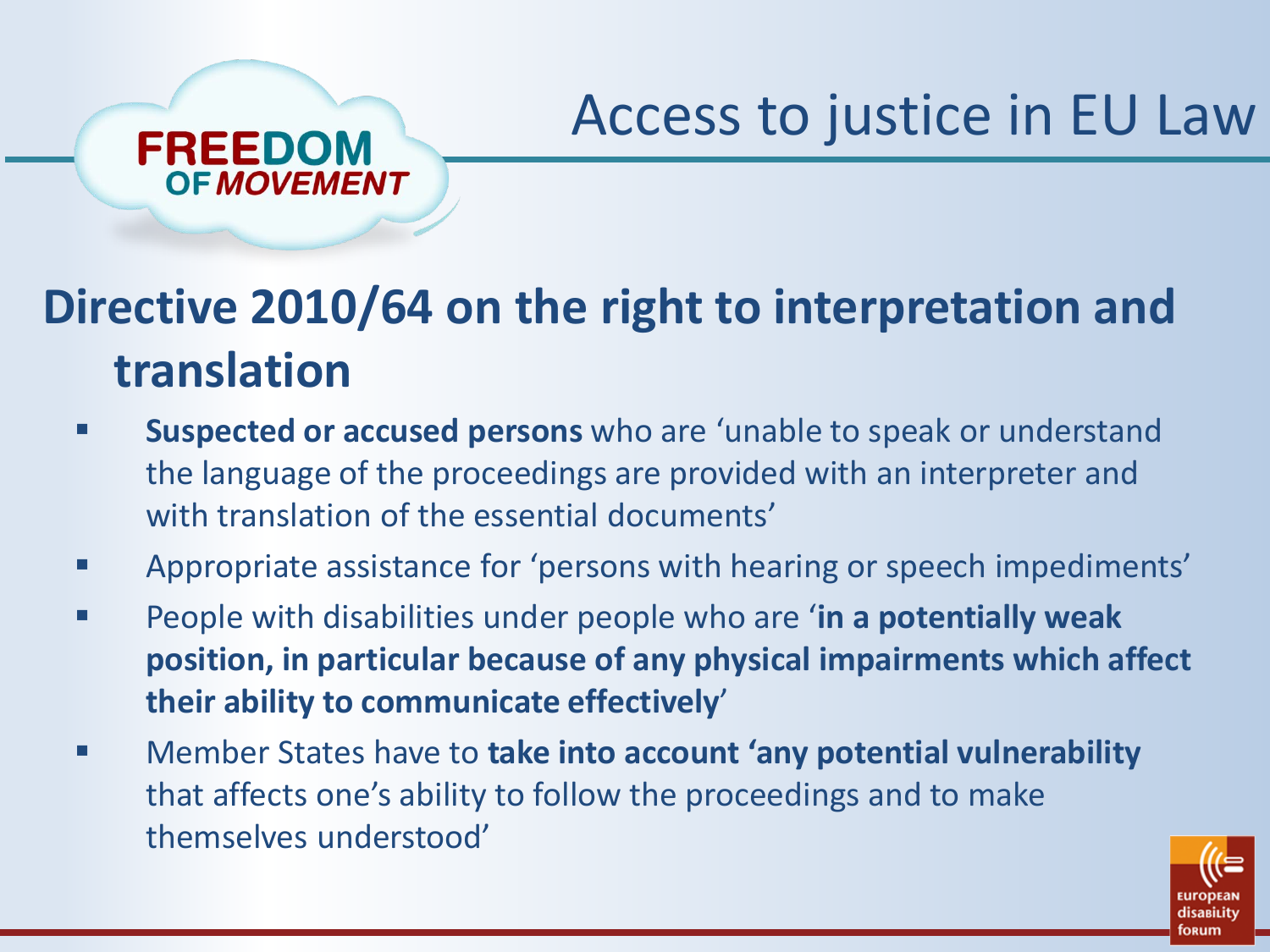

#### **2013 Proposal on special safeguards for suspected or accused persons who are vulnerable:**

- Ensures that 'special attention is given to persons who **cannot understand or follow** the content or the meaning of the proceedings **owing to their age, mental or physical condition**'
- The Proposal so far does **not address** the situation of persons with disabilities who **can** understand and follow the proceedings but who require accommodations and accessibility for doing so
- Need for a **human rights approach**: persons with disabilities out of the group of 'vulnerable' persons

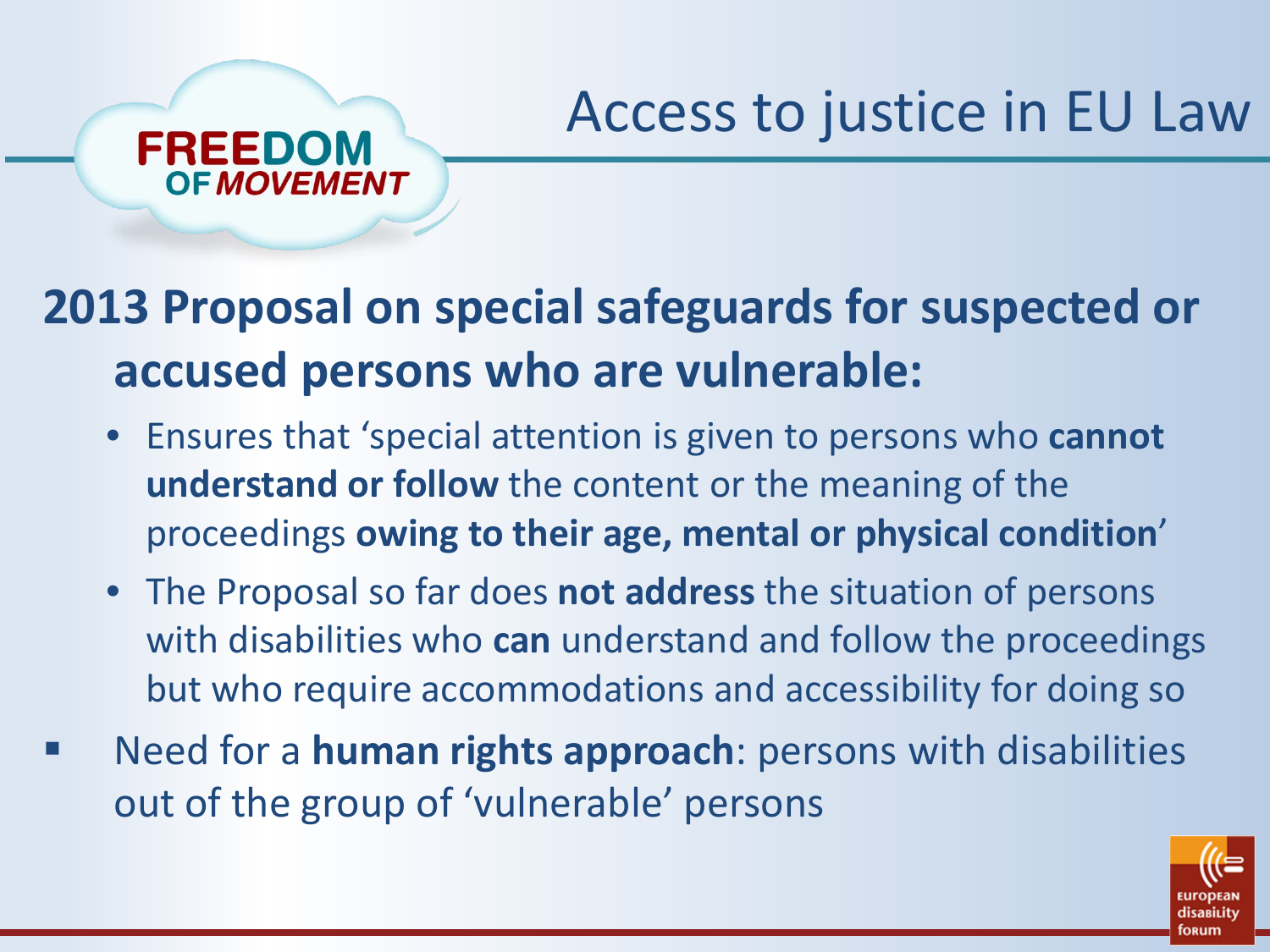#### **Recommendations based on UN CRPD**

FREEDOM

- **Eliminate laws which deprive persons with disabilities from** their legal capacity
- Introduce into the law, policies and practices the right to access to justice, with measures of support, if requested, which respect the individual's autonomy, will and preferences
- Adopt practices and mechanisms to facilitate the giving of evidence and participation by persons with disabilities

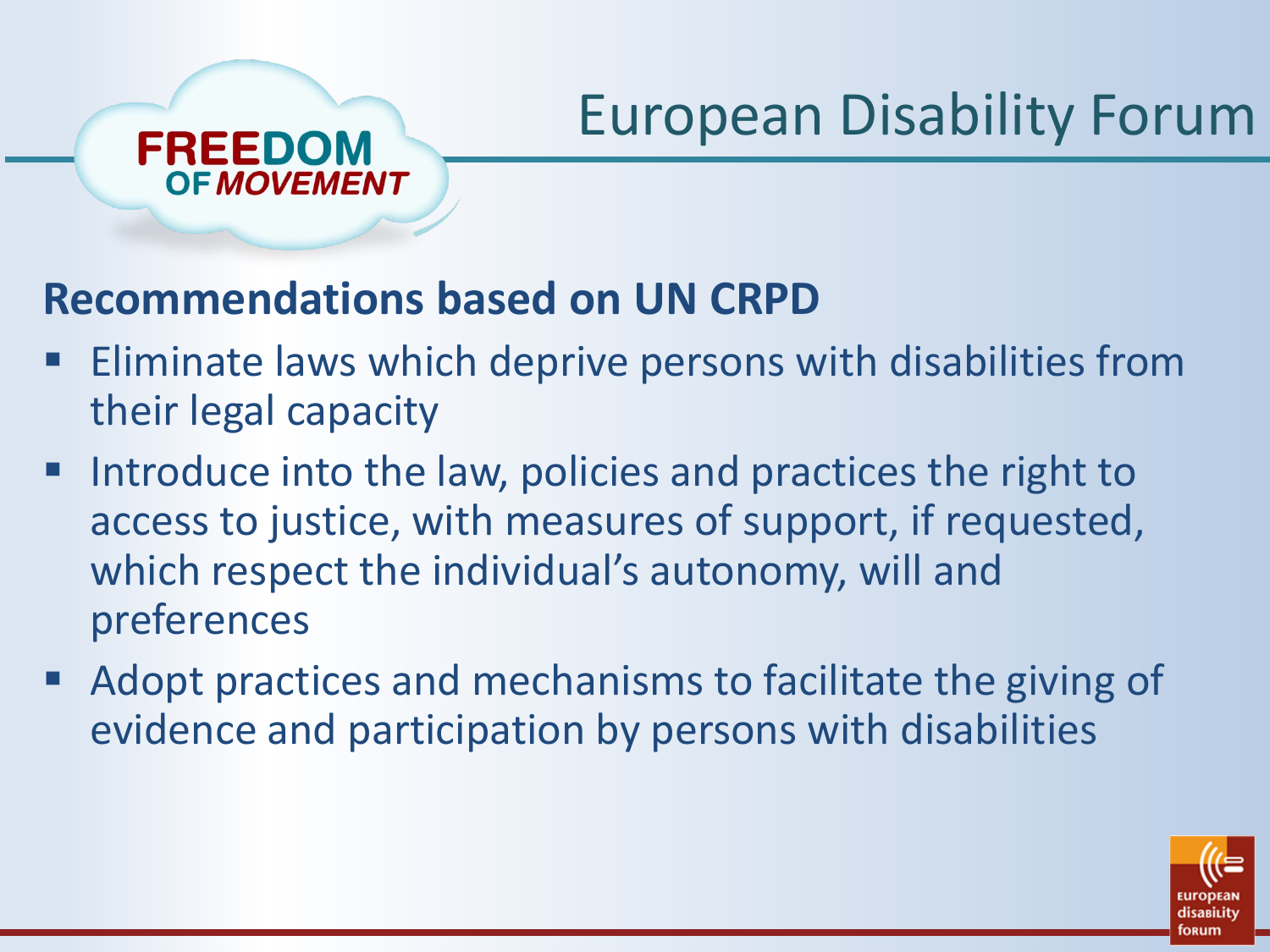## **Recommendations based on UN CRPD**

FREEDOM

- Adopt requirements for the physical, environmental, communicational and informational **accessibility** of all aspects of the administration of justice
- **Introduce compulsory training of all actors in the** administration of justice on the rights and needs of persons with disabilities and the barriers they face
- Consult with and actively involve persons with disabilities in the formulation of these laws and in the design and conduct of training

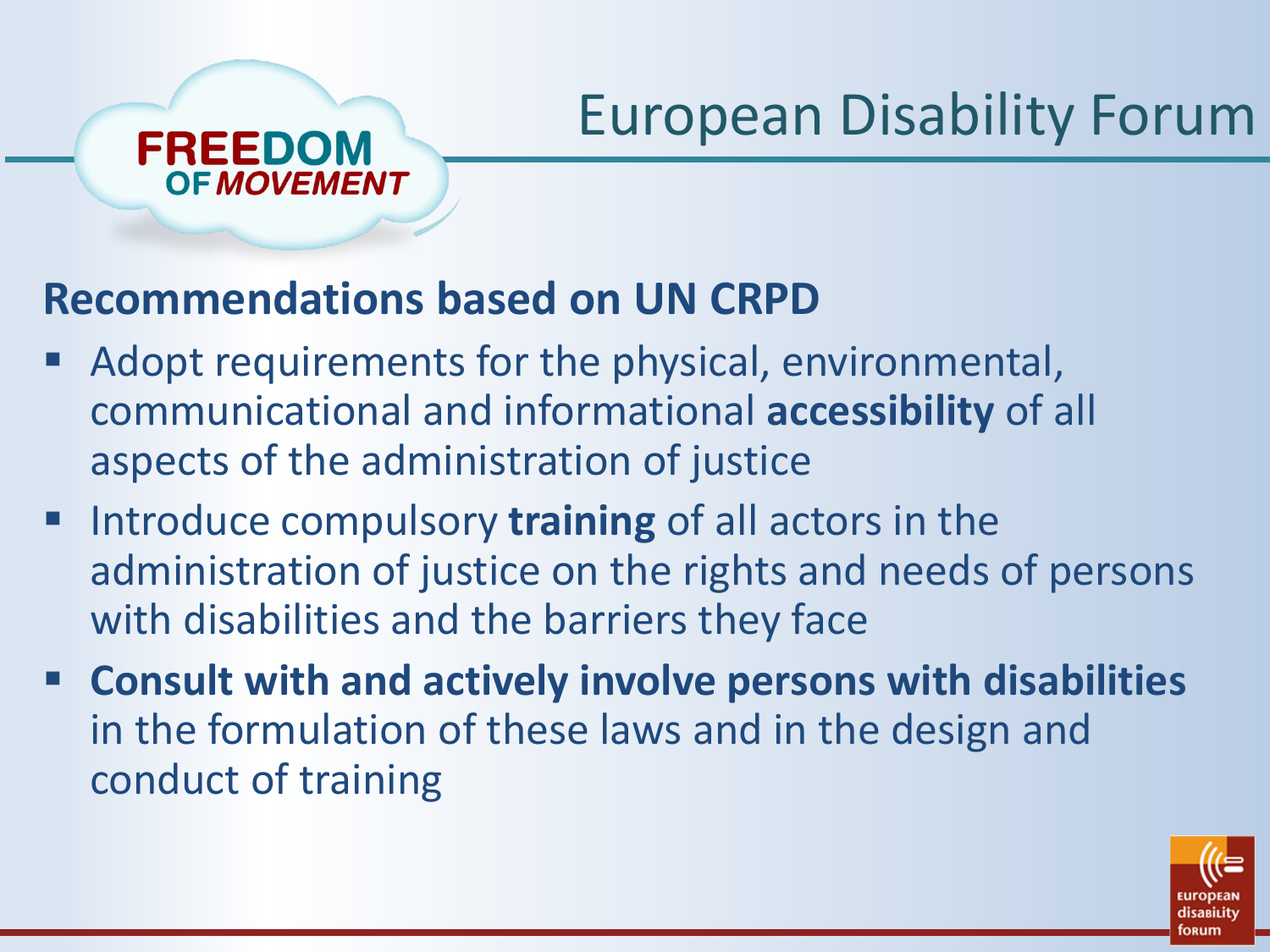

FREEDOM

#### **Conclusions**

- CRPD encompasses a broad concept of justice system
- Persons with disabilities have to be seen as 'indirect' participants of the justice system and should be involved in the broader justice system
- Challenge to mainstream CRPD and its ideals in EU law and its work on access to justice, and in the Member States' legislative frameworks

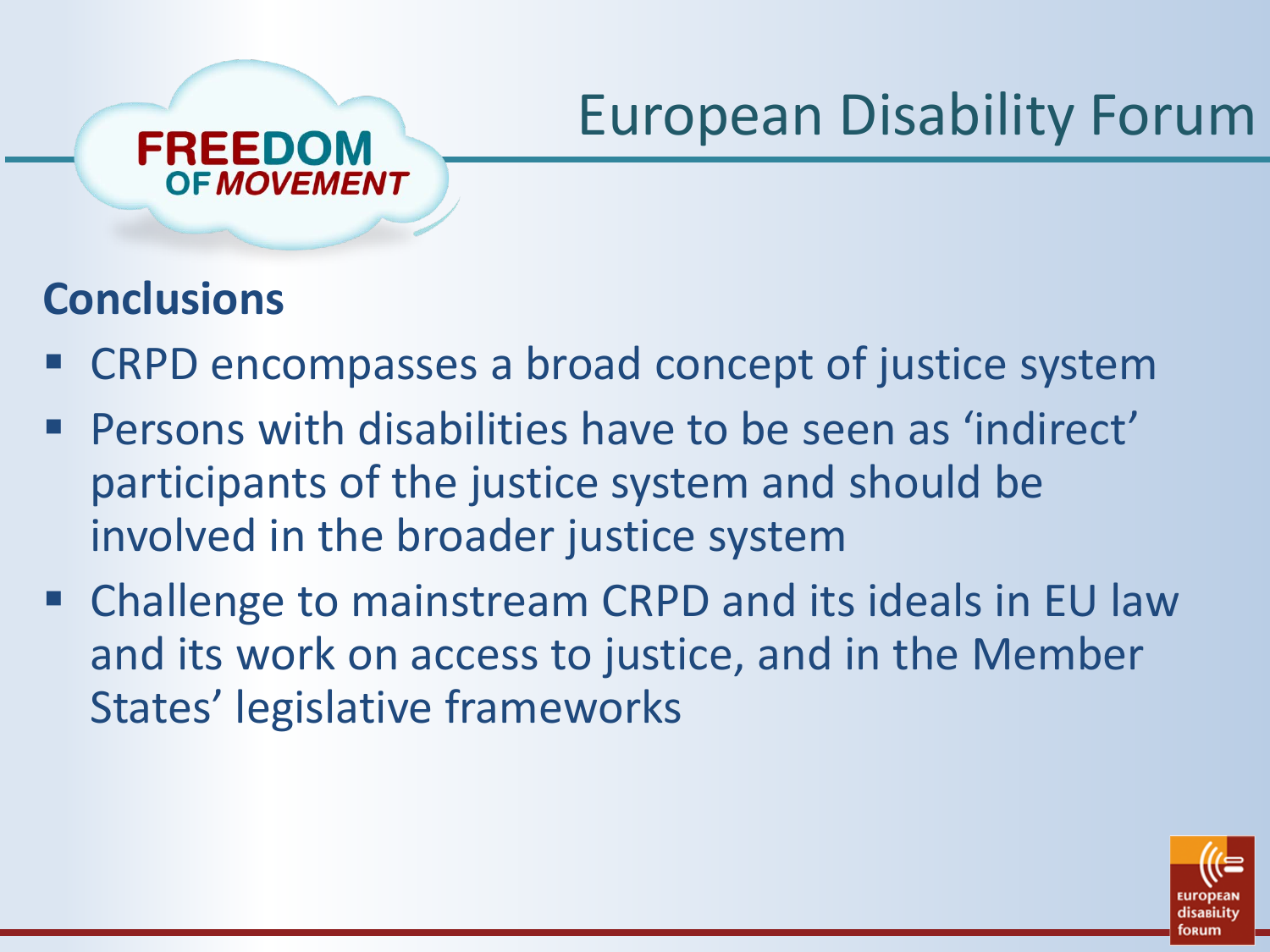



### **Thank you for your attention!**

### **Questions? Comments? Suggestions?**